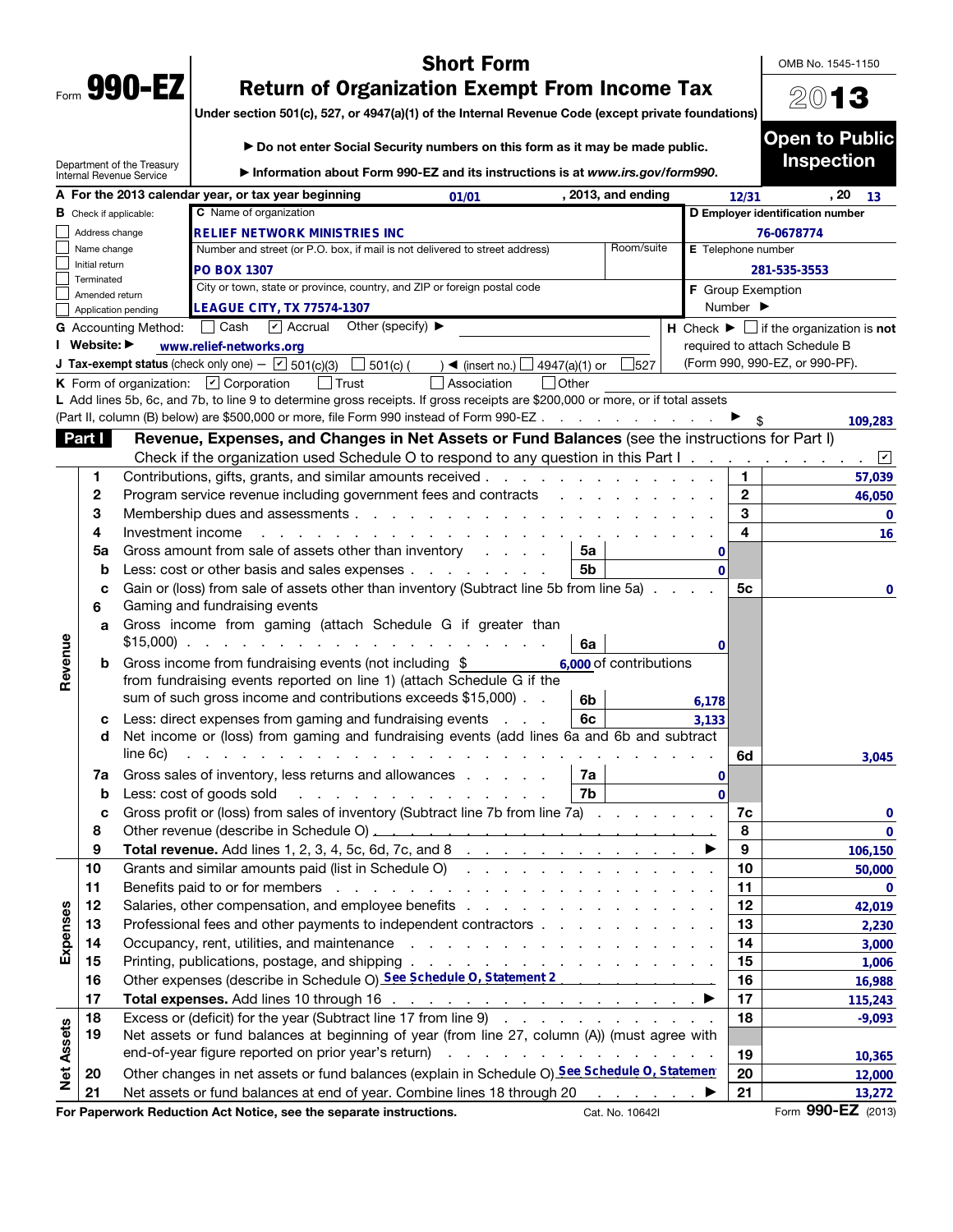|                  | Form 990-EZ (2013)                                                                                                                                                                                                                                                                                |                                                       |                                                                                     |                                                                     |             | Page 2                                                                   |
|------------------|---------------------------------------------------------------------------------------------------------------------------------------------------------------------------------------------------------------------------------------------------------------------------------------------------|-------------------------------------------------------|-------------------------------------------------------------------------------------|---------------------------------------------------------------------|-------------|--------------------------------------------------------------------------|
| Part II          | <b>Balance Sheets</b> (see the instructions for Part II)                                                                                                                                                                                                                                          |                                                       |                                                                                     |                                                                     |             |                                                                          |
|                  | Check if the organization used Schedule O to respond to any question in this Part II                                                                                                                                                                                                              |                                                       |                                                                                     |                                                                     |             | $ \boldsymbol{v} $                                                       |
|                  |                                                                                                                                                                                                                                                                                                   |                                                       |                                                                                     | (A) Beginning of year                                               |             | (B) End of year                                                          |
| 22               | Cash, savings, and investments                                                                                                                                                                                                                                                                    |                                                       |                                                                                     | $5,237$ 22                                                          |             | 322                                                                      |
| 23               | Land and buildings.<br>$\sim$ $\sim$ $\sim$                                                                                                                                                                                                                                                       | and the contract of the                               |                                                                                     | 20,500 23                                                           |             | 25,500                                                                   |
| 24               | Other assets (describe in Schedule O) See Schedule O, Statement 4                                                                                                                                                                                                                                 |                                                       |                                                                                     | 628 24                                                              |             | 9,686                                                                    |
| 25               | Total assets.                                                                                                                                                                                                                                                                                     |                                                       |                                                                                     | $26,365$ 25                                                         |             | 35,508                                                                   |
| 26               | Total liabilities (describe in Schedule O) See Schedule O, Statement 5                                                                                                                                                                                                                            |                                                       |                                                                                     | $16,000$ 26                                                         |             | 22,236                                                                   |
| 27               | Net assets or fund balances (line 27 of column (B) must agree with line 21)                                                                                                                                                                                                                       |                                                       |                                                                                     | $10,365$ 27                                                         |             | 13,272                                                                   |
| Part III         | Statement of Program Service Accomplishments (see the instructions for Part III)                                                                                                                                                                                                                  |                                                       |                                                                                     |                                                                     |             | <b>Expenses</b>                                                          |
|                  | Check if the organization used Schedule O to respond to any question in this Part III                                                                                                                                                                                                             |                                                       |                                                                                     | $\cdot$ $\cdot$ $\bot$                                              |             | (Required for section                                                    |
|                  | What is the organization's primary exempt purpose?                                                                                                                                                                                                                                                | See Schedule O, Statement 6                           |                                                                                     |                                                                     |             | 501(c)(3) and 501(c)(4)                                                  |
|                  | Describe the organization's program service accomplishments for each of its three largest program services,<br>as measured by expenses. In a clear and concise manner, describe the services provided, the number of<br>persons benefited, and other relevant information for each program title. |                                                       |                                                                                     |                                                                     |             | organizations and section<br>4947(a)(1) trusts; optional<br>for others.) |
| 28               | A. Water Wells - (i) In partnership with Living Water International, RNM drilled 6 new wells in 2032, and                                                                                                                                                                                         |                                                       |                                                                                     |                                                                     |             |                                                                          |
|                  | rehabilitation of 5 existing wells - all serving approximately 18,000 people, and thousands of livestocks. (ii)                                                                                                                                                                                   |                                                       |                                                                                     |                                                                     |             |                                                                          |
|                  | (Continued on Schedule O, Statement 7)                                                                                                                                                                                                                                                            |                                                       |                                                                                     |                                                                     |             |                                                                          |
|                  | (Grants \$<br>96,907) If this amount includes foreign grants, check here                                                                                                                                                                                                                          |                                                       |                                                                                     | ▶  レ∣                                                               | 28a         | 102,000                                                                  |
| 29               | B. VTEN: RNM also provided several job skills training opportunities in water well drilling, pump installation                                                                                                                                                                                    |                                                       |                                                                                     |                                                                     |             |                                                                          |
|                  | and repairs for several of the Nigerian indigent workers with the ministry in Africa by bringing expertriat                                                                                                                                                                                       |                                                       |                                                                                     |                                                                     |             |                                                                          |
|                  | (Continued on Schedule O, Statement 8)                                                                                                                                                                                                                                                            |                                                       |                                                                                     |                                                                     |             |                                                                          |
|                  | 2,500) If this amount includes foreign grants, check here<br>(Grants \$                                                                                                                                                                                                                           |                                                       |                                                                                     |                                                                     | <b>29a</b>  | 4,500                                                                    |
| 30               |                                                                                                                                                                                                                                                                                                   |                                                       |                                                                                     |                                                                     |             |                                                                          |
|                  |                                                                                                                                                                                                                                                                                                   |                                                       |                                                                                     |                                                                     |             |                                                                          |
|                  |                                                                                                                                                                                                                                                                                                   |                                                       |                                                                                     |                                                                     |             |                                                                          |
|                  | (Grants \$                                                                                                                                                                                                                                                                                        | ) If this amount includes foreign grants, check here  |                                                                                     |                                                                     | 30a         |                                                                          |
|                  | 31 Other program services (describe in Schedule O)_                                                                                                                                                                                                                                               |                                                       |                                                                                     |                                                                     |             |                                                                          |
|                  | (Grants \$                                                                                                                                                                                                                                                                                        | 0) If this amount includes foreign grants, check here |                                                                                     |                                                                     | <b>31a</b>  | 0                                                                        |
|                  | 32 Total program service expenses (add lines 28a through 31a)                                                                                                                                                                                                                                     |                                                       |                                                                                     |                                                                     |             |                                                                          |
|                  |                                                                                                                                                                                                                                                                                                   |                                                       |                                                                                     |                                                                     | 32          | 106,500                                                                  |
|                  | List of Officers, Directors, Trustees, and Key Employees (list each one even if not compensated—see the instructions for Part IV)<br><b>Part IV</b>                                                                                                                                               |                                                       |                                                                                     |                                                                     |             |                                                                          |
|                  | Check if the organization used Schedule O to respond to any question in this Part IV                                                                                                                                                                                                              |                                                       |                                                                                     |                                                                     |             |                                                                          |
|                  | (a) Name and title                                                                                                                                                                                                                                                                                | (b) Average<br>hours per week<br>devoted to position  | (c) Reportable<br>compensation<br>(Forms W-2/1099-MISC)<br>(if not paid, enter -0-) | (d) Health benefits,<br>benefit plans, and<br>deferred compensation |             | contributions to employee (e) Estimated amount of<br>other compensation  |
|                  | Dr Ambrose S O Okorie                                                                                                                                                                                                                                                                             | 36                                                    | 500                                                                                 | 250                                                                 |             | $\mathbf 0$                                                              |
|                  | <b>President / Founder</b>                                                                                                                                                                                                                                                                        |                                                       |                                                                                     |                                                                     |             |                                                                          |
|                  | <b>Michael D Smith</b>                                                                                                                                                                                                                                                                            | 3                                                     | 0                                                                                   |                                                                     | $\mathbf 0$ | 0                                                                        |
| <b>Secretary</b> |                                                                                                                                                                                                                                                                                                   |                                                       |                                                                                     |                                                                     |             |                                                                          |
|                  | <b>Cyril E Okeke</b>                                                                                                                                                                                                                                                                              | 3                                                     | 0                                                                                   |                                                                     | $\mathbf 0$ | 0                                                                        |
| <b>Treasurer</b> |                                                                                                                                                                                                                                                                                                   |                                                       |                                                                                     |                                                                     |             |                                                                          |
|                  | <b>Barbara Lynne Shinn</b>                                                                                                                                                                                                                                                                        | $\overline{2}$                                        | 0                                                                                   |                                                                     | $\mathbf 0$ | 0                                                                        |
|                  | <b>Volunteers Director</b>                                                                                                                                                                                                                                                                        |                                                       |                                                                                     |                                                                     |             |                                                                          |
|                  | <b>Vanda Lee Borders</b>                                                                                                                                                                                                                                                                          | $\overline{2}$                                        | 0                                                                                   |                                                                     | $\mathbf 0$ | 0                                                                        |
|                  | <b>Micro-Credit Finance Director</b>                                                                                                                                                                                                                                                              |                                                       |                                                                                     |                                                                     |             |                                                                          |
|                  | <b>Vanissa Plata</b>                                                                                                                                                                                                                                                                              | $\overline{2}$                                        | 0                                                                                   |                                                                     | $\mathbf 0$ | 0                                                                        |
|                  | <b>Development Director</b>                                                                                                                                                                                                                                                                       |                                                       |                                                                                     |                                                                     |             |                                                                          |
|                  | <b>Hollis Baugh</b>                                                                                                                                                                                                                                                                               | $\overline{2}$                                        | 0                                                                                   |                                                                     | $\mathbf 0$ | 0                                                                        |
|                  |                                                                                                                                                                                                                                                                                                   |                                                       |                                                                                     |                                                                     |             |                                                                          |
|                  | <b>Technical Support Director</b>                                                                                                                                                                                                                                                                 | 20                                                    | 250                                                                                 |                                                                     | $\mathbf 0$ | 0                                                                        |
|                  | <b>Ogechi Florence ID Okorie</b><br><b>International WASH Director / Co-Founder</b>                                                                                                                                                                                                               |                                                       |                                                                                     |                                                                     |             |                                                                          |
|                  |                                                                                                                                                                                                                                                                                                   | $\overline{2}$                                        | 0                                                                                   |                                                                     | $\mathbf 0$ | 0                                                                        |
|                  | <b>Emile Chuck Toups</b>                                                                                                                                                                                                                                                                          |                                                       |                                                                                     |                                                                     |             |                                                                          |
|                  | <b>Director - Strategy and Planning</b><br><b>David Durkin</b>                                                                                                                                                                                                                                    | $\overline{2}$                                        | 0                                                                                   |                                                                     | $\bf{0}$    | 0                                                                        |
|                  | <b>Director V-TEN</b>                                                                                                                                                                                                                                                                             |                                                       |                                                                                     |                                                                     |             |                                                                          |
|                  |                                                                                                                                                                                                                                                                                                   |                                                       |                                                                                     |                                                                     |             |                                                                          |
|                  |                                                                                                                                                                                                                                                                                                   |                                                       |                                                                                     |                                                                     |             |                                                                          |
|                  |                                                                                                                                                                                                                                                                                                   |                                                       |                                                                                     |                                                                     |             |                                                                          |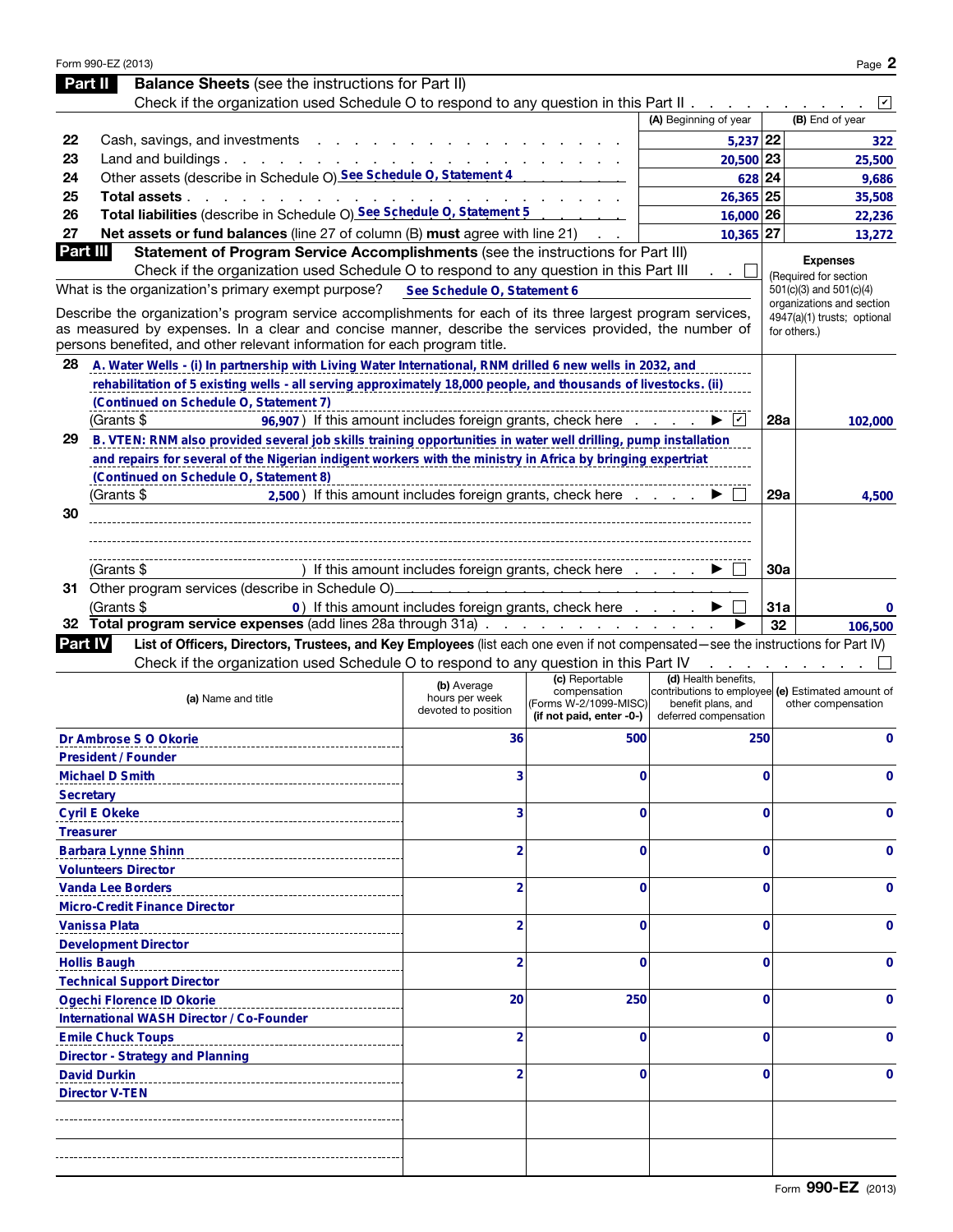|                          | Form 990-EZ (2013)                                                                                                                                                                                                                                                                                                                                                                                                                                                                                                                                                                                                                                                      |                        |     | Page 3   |
|--------------------------|-------------------------------------------------------------------------------------------------------------------------------------------------------------------------------------------------------------------------------------------------------------------------------------------------------------------------------------------------------------------------------------------------------------------------------------------------------------------------------------------------------------------------------------------------------------------------------------------------------------------------------------------------------------------------|------------------------|-----|----------|
| <b>Part V</b>            | Other Information (Note the Schedule A and personal benefit contract statement requirements in the<br>instructions for Part V) Check if the organization used Schedule O to respond to any question in this Part V                                                                                                                                                                                                                                                                                                                                                                                                                                                      |                        |     |          |
| 33                       | Did the organization engage in any significant activity not previously reported to the IRS? If "Yes," provide a                                                                                                                                                                                                                                                                                                                                                                                                                                                                                                                                                         | 33                     | Yes | No<br>V  |
| 34                       | Were any significant changes made to the organizing or governing documents? If "Yes," attach a conformed<br>copy of the amended documents if they reflect a change to the organization's name. Otherwise, explain the<br>change on Schedule O (see instructions)<br>and the contract of the contract of the<br>$\sim$ $\sim$                                                                                                                                                                                                                                                                                                                                            | 34                     |     | V        |
| 35a                      | Did the organization have unrelated business gross income of \$1,000 or more during the year from business<br>activities (such as those reported on lines 2, 6a, and 7a, among others)?                                                                                                                                                                                                                                                                                                                                                                                                                                                                                 | 35a                    |     | V        |
| b<br>C                   | If "Yes," to line 35a, has the organization filed a Form 990-T for the year? If "No," provide an explanation in Schedule O<br>Was the organization a section 501(c)(4), 501(c)(5), or 501(c)(6) organization subject to section 6033(e) notice,<br>reporting, and proxy tax requirements during the year? If "Yes," complete Schedule C, Part III                                                                                                                                                                                                                                                                                                                       | 35b<br>35 <sub>c</sub> |     | V        |
| 36                       | Did the organization undergo a liquidation, dissolution, termination, or significant disposition of net assets<br>during the year? If "Yes," complete applicable parts of Schedule N                                                                                                                                                                                                                                                                                                                                                                                                                                                                                    | 36                     |     | V        |
| 37a<br>b                 | Enter amount of political expenditures, direct or indirect, as described in the instructions $\blacktriangleright$   37a<br>$\mathbf{0}$<br>Did the organization file Form 1120-POL for this year?<br>and a state of the state                                                                                                                                                                                                                                                                                                                                                                                                                                          | 37 <sub>b</sub>        |     | V        |
| 38a                      | Did the organization borrow from, or make any loans to, any officer, director, trustee, or key employee or were<br>any such loans made in a prior year and still outstanding at the end of the tax year covered by this return?                                                                                                                                                                                                                                                                                                                                                                                                                                         | 38a                    | V   |          |
| b<br>39<br>а<br>b<br>40a | If "Yes," complete Schedule L, Part II and enter the total amount involved<br>38 <sub>b</sub><br>13.090<br>Section 501(c)(7) organizations. Enter:<br>Initiation fees and capital contributions included on line 9<br>39a<br>Gross receipts, included on line 9, for public use of club facilities<br>39 <sub>b</sub><br>and a state of the state of the<br>Section 501(c)(3) organizations. Enter amount of tax imposed on the organization during the year under:<br>section 4911 ▶<br>$_0$ ; section 4912<br>$\overline{0}$ ; section 4955<br>0                                                                                                                      |                        |     |          |
| b                        | Section 501(c)(3) and 501(c)(4) organizations. Did the organization engage in any section 4958 excess benefit<br>transaction during the year, or did it engage in an excess benefit transaction in a prior year that has not been<br>reported on any of its prior Forms 990 or 990-EZ? If "Yes," complete Schedule L, Part I.                                                                                                                                                                                                                                                                                                                                           | 40 <sub>b</sub>        |     | v        |
| C<br>d<br>е              | Section $501(c)(3)$ and $501(c)(4)$ organizations. Enter amount of tax imposed on<br>organization managers or disqualified persons during the year under sections 4912,<br>4955, and 4958.<br>$\sim 10^{-1}$<br><b>Contract</b><br>and the contract of the contract of<br>and the company of the company of<br>0<br>Section 501(c)(3) and 501(c)(4) organizations. Enter amount of tax on line 40c<br>reimbursed by the organization<br>the contract of the contract of the contract of the contract of the contract of the contract of the contract of<br>All organizations. At any time during the tax year, was the organization a party to a prohibited tax shelter |                        |     |          |
|                          | List the states with which a copy of this return is filed >                                                                                                                                                                                                                                                                                                                                                                                                                                                                                                                                                                                                             | 40e                    |     |          |
| 41<br>42a                | Telephone no. ▶                                                                                                                                                                                                                                                                                                                                                                                                                                                                                                                                                                                                                                                         | 832-692-6348           |     |          |
|                          | $ZIP + 4$<br>Located at ▶ 314 Grand Isle Lane, Dickinson, TX 77539                                                                                                                                                                                                                                                                                                                                                                                                                                                                                                                                                                                                      | 77539                  |     | Yes   No |
|                          | a financial account in a foreign country (such as a bank account, securities account, or other financial account)?                                                                                                                                                                                                                                                                                                                                                                                                                                                                                                                                                      | 42b                    | V   |          |
|                          | If "Yes," enter the name of the foreign country: ▶<br><b>Nigeria</b><br>See the instructions for exceptions and filing requirements for Form TD F 90-22.1, Report of Foreign Bank<br>and Financial Accounts.                                                                                                                                                                                                                                                                                                                                                                                                                                                            |                        |     |          |
|                          | At any time during the calendar year, did the organization maintain an office outside the U.S.?<br>If "Yes," enter the name of the foreign country: ▶<br><b>Nigeria</b>                                                                                                                                                                                                                                                                                                                                                                                                                                                                                                 | 42c                    | V   |          |
| 43                       | Section 4947(a)(1) nonexempt charitable trusts filing Form 990-EZ in lieu of Form 1041-Check here<br>and enter the amount of tax-exempt interest received or accrued during the tax year $\ldots$<br>43                                                                                                                                                                                                                                                                                                                                                                                                                                                                 |                        |     |          |
| 44а                      | Did the organization maintain any donor advised funds during the year? If "Yes," Form 990 must be<br>completed instead of Form 990-EZ<br>and a series of the contract of the contract of the contract of the contract of the contract of the contract of                                                                                                                                                                                                                                                                                                                                                                                                                |                        | Yes | No       |
| b                        | Did the organization operate one or more hospital facilities during the year? If "Yes," Form 990 must be<br>completed instead of Form 990-EZ<br>and a construction of the construction of the construction of the construction of the construction of the construction of the construction of the construction of the construction of the construction of the construction of                                                                                                                                                                                                                                                                                           | 44a<br>44b             |     | V<br>V   |
| c<br>d                   | Did the organization receive any payments for indoor tanning services during the year?<br>If "Yes" to line 44c, has the organization filed a Form 720 to report these payments? If "No," provide an<br>explanation in Schedule O                                                                                                                                                                                                                                                                                                                                                                                                                                        | 44c<br>44d             |     | V        |
| 45а                      | Did the organization have a controlled entity within the meaning of section 512(b)(13)?                                                                                                                                                                                                                                                                                                                                                                                                                                                                                                                                                                                 | 45a                    |     | V        |
| 45b                      | Did the organization receive any payment from or engage in any transaction with a controlled entity within the<br>meaning of section 512(b)(13)? If "Yes," Form 990 and Schedule R may need to be completed instead of<br>Form 990-EZ (see instructions) $\ldots$ $\ldots$ $\ldots$ $\ldots$ $\ldots$ $\ldots$ $\ldots$ $\ldots$ $\ldots$ $\ldots$ $\ldots$                                                                                                                                                                                                                                                                                                             | 45b                    |     |          |

Form 990-EZ (2013)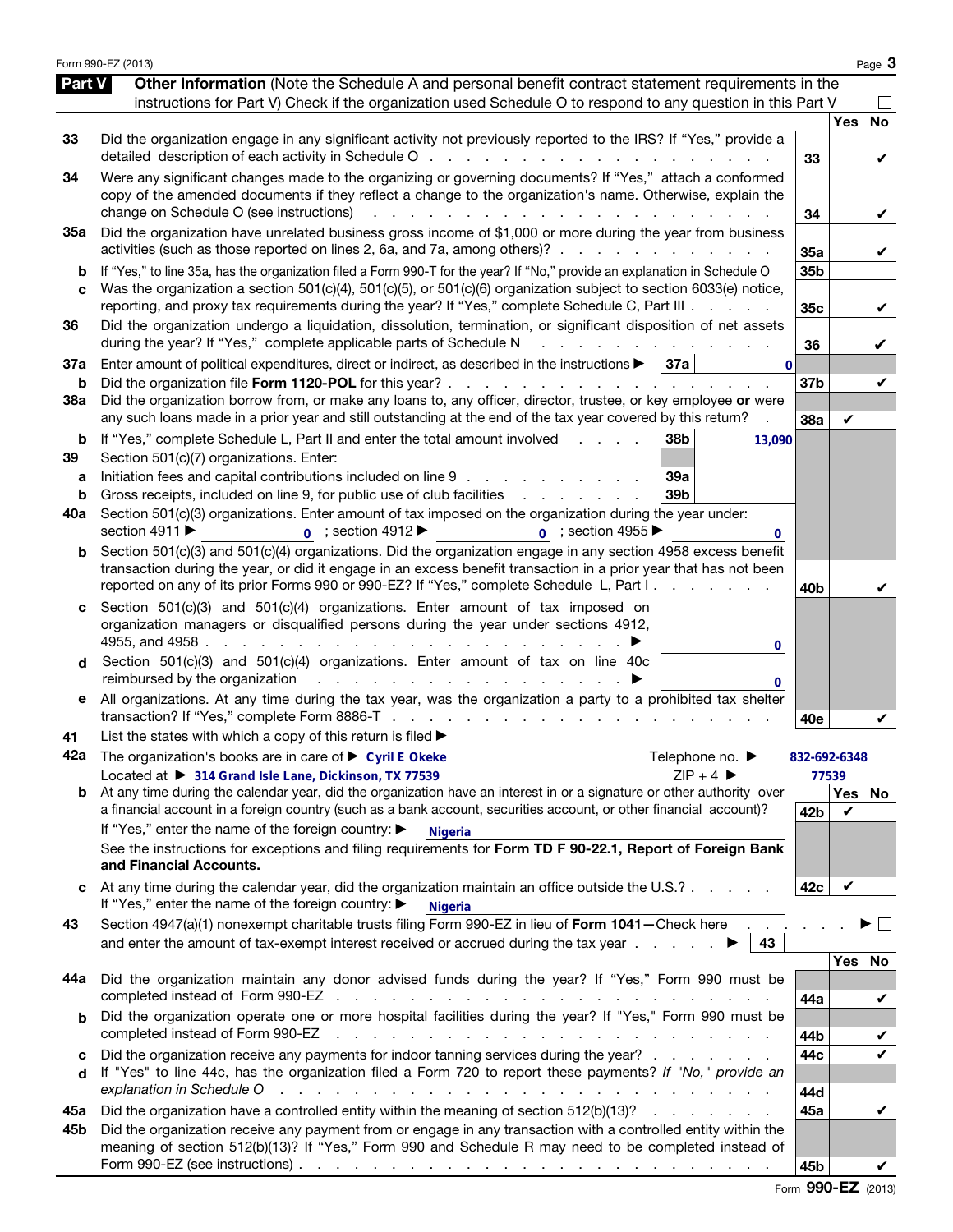| Form 990-EZ (2013) | Page |
|--------------------|------|
|--------------------|------|

|                                                                                                                        |    | ∣Yes ∣No |  |
|------------------------------------------------------------------------------------------------------------------------|----|----------|--|
| 46 Did the organization engage, directly or indirectly, in political campaign activities on behalf of or in opposition |    |          |  |
| to candidates for public office? If "Yes," complete Schedule C, Part I. A. A. A. A. A. A. A. A. A. A.                  | 46 |          |  |

| Part VII |  |  | Section 501(c)(3) organizations only |  |
|----------|--|--|--------------------------------------|--|
|----------|--|--|--------------------------------------|--|

| All section 501(c)(3) organizations must answer questions 47-49b and 52, and complete the tables for lines |  |
|------------------------------------------------------------------------------------------------------------|--|
| 50 and 51.                                                                                                 |  |

|     | Check if the organization used Schedule O to respond to any question in this Part VI                          |     |     |    |
|-----|---------------------------------------------------------------------------------------------------------------|-----|-----|----|
|     |                                                                                                               |     | Yes | No |
| 47  | Did the organization engage in lobbying activities or have a section 501(h) election in effect during the tax |     |     |    |
|     |                                                                                                               |     |     |    |
| 48  | Is the organization a school as described in section $170(b)(1)(A)(ii)$ ? If "Yes," complete Schedule E       | 48  |     |    |
| 49а | Did the organization make any transfers to an exempt non-charitable related organization?                     | 49a |     |    |
|     | <b>b</b> If "Yes," was the related organization a section 527 organization?                                   | 49b |     |    |

| 50 Complete this table for the organization's five highest compensated employees (other than officers, directors, trustees and key |  |  |
|------------------------------------------------------------------------------------------------------------------------------------|--|--|
| employees) who each received more than \$100,000 of compensation from the organization. If there is none, enter "None."            |  |  |

| 48          | Is the organization a school as described in section $170(b)(1)(A)(ii)$ ? If "Yes," complete Schedule E                                                                                                                                                    |                                                                                                                                                                                                                     |  |  |  |                    |                         |  |
|-------------|------------------------------------------------------------------------------------------------------------------------------------------------------------------------------------------------------------------------------------------------------------|---------------------------------------------------------------------------------------------------------------------------------------------------------------------------------------------------------------------|--|--|--|--------------------|-------------------------|--|
| 49a         | Did the organization make any transfers to an exempt non-charitable related organization?                                                                                                                                                                  |                                                                                                                                                                                                                     |  |  |  |                    |                         |  |
| b           | If "Yes," was the related organization a section 527 organization?                                                                                                                                                                                         |                                                                                                                                                                                                                     |  |  |  |                    |                         |  |
| 50          | Complete this table for the organization's five highest compensated employees (other than officers, directors, trustees and key<br>employees) who each received more than \$100,000 of compensation from the organization. If there is none, enter "None." |                                                                                                                                                                                                                     |  |  |  |                    |                         |  |
|             | (a) Name and title of each employee                                                                                                                                                                                                                        | (d) Health benefits,<br>(c) Reportable<br>(b) Average<br>contributions to employee<br>hours per week<br>compensation<br>benefit plans, and deferred<br>(Forms W-2/1099-MISC)<br>devoted to position<br>compensation |  |  |  | other compensation | (e) Estimated amount of |  |
| <b>None</b> |                                                                                                                                                                                                                                                            |                                                                                                                                                                                                                     |  |  |  |                    |                         |  |
|             |                                                                                                                                                                                                                                                            |                                                                                                                                                                                                                     |  |  |  |                    |                         |  |
|             |                                                                                                                                                                                                                                                            |                                                                                                                                                                                                                     |  |  |  |                    |                         |  |
|             |                                                                                                                                                                                                                                                            |                                                                                                                                                                                                                     |  |  |  |                    |                         |  |
|             |                                                                                                                                                                                                                                                            |                                                                                                                                                                                                                     |  |  |  |                    |                         |  |

|             | year? If "Yes," complete Schedule C, Part II                                                                                                                               |                     |                       |                                                          | 47                                            | V  |
|-------------|----------------------------------------------------------------------------------------------------------------------------------------------------------------------------|---------------------|-----------------------|----------------------------------------------------------|-----------------------------------------------|----|
| 48          | Is the organization a school as described in section 170(b)(1)(A)(ii)? If "Yes," complete Schedule E                                                                       |                     |                       |                                                          | 48                                            | ✓  |
| 49а         | Did the organization make any transfers to an exempt non-charitable related organization? .                                                                                |                     |                       |                                                          | 49а                                           | V  |
| b           | If "Yes," was the related organization a section 527 organization?                                                                                                         |                     |                       |                                                          | 49 <sub>b</sub>                               |    |
| 50          | Complete this table for the organization's five highest compensated employees (other than officers, directors, trustees and key                                            |                     |                       |                                                          |                                               |    |
|             | employees) who each received more than \$100,000 of compensation from the organization. If there is none, enter "None."                                                    |                     |                       |                                                          |                                               |    |
|             |                                                                                                                                                                            | (b) Average         | (c) Reportable        | (d) Health benefits,                                     |                                               |    |
|             | (a) Name and title of each employee                                                                                                                                        | hours per week      | compensation          | contributions to employee<br>benefit plans, and deferred | (e) Estimated amount of<br>other compensation |    |
|             |                                                                                                                                                                            | devoted to position | (Forms W-2/1099-MISC) | compensation                                             |                                               |    |
| <b>None</b> |                                                                                                                                                                            |                     |                       |                                                          |                                               |    |
|             |                                                                                                                                                                            |                     |                       |                                                          |                                               |    |
|             |                                                                                                                                                                            |                     |                       |                                                          |                                               |    |
|             |                                                                                                                                                                            |                     |                       |                                                          |                                               |    |
|             |                                                                                                                                                                            |                     |                       |                                                          |                                               |    |
|             |                                                                                                                                                                            |                     |                       |                                                          |                                               |    |
|             |                                                                                                                                                                            |                     |                       |                                                          |                                               |    |
|             |                                                                                                                                                                            |                     |                       |                                                          |                                               |    |
|             |                                                                                                                                                                            |                     |                       |                                                          |                                               |    |
|             |                                                                                                                                                                            |                     |                       |                                                          |                                               |    |
|             |                                                                                                                                                                            |                     |                       |                                                          |                                               |    |
|             | f Total number of other employees paid over \$100,000                                                                                                                      |                     | ▶                     |                                                          |                                               |    |
| 51          | Complete this table for the organization's five highest compensated independent contractors who each received more than                                                    |                     |                       |                                                          |                                               |    |
|             | \$100,000 of compensation from the organization. If there is none, enter "None."                                                                                           |                     |                       |                                                          |                                               |    |
|             | (a) Name and business address of each independent contractor                                                                                                               |                     | (b) Type of service   |                                                          | (c) Compensation                              |    |
|             |                                                                                                                                                                            |                     |                       |                                                          |                                               |    |
| <b>None</b> |                                                                                                                                                                            |                     |                       |                                                          |                                               |    |
|             |                                                                                                                                                                            |                     |                       |                                                          |                                               |    |
|             |                                                                                                                                                                            |                     |                       |                                                          |                                               |    |
|             |                                                                                                                                                                            |                     |                       |                                                          |                                               |    |
|             |                                                                                                                                                                            |                     |                       |                                                          |                                               |    |
|             |                                                                                                                                                                            |                     |                       |                                                          |                                               |    |
|             |                                                                                                                                                                            |                     |                       |                                                          |                                               |    |
|             |                                                                                                                                                                            |                     |                       |                                                          |                                               |    |
|             |                                                                                                                                                                            |                     |                       |                                                          |                                               |    |
|             |                                                                                                                                                                            |                     |                       |                                                          |                                               |    |
|             | <b>d</b> Total number of other independent contractors each receiving over \$100,000 $\blacksquare$                                                                        |                     |                       |                                                          |                                               |    |
| 52          | Did the organization complete Schedule A? Note. All section 501(c)(3) organizations and 4947(a)(1)                                                                         |                     |                       |                                                          |                                               |    |
|             |                                                                                                                                                                            |                     |                       |                                                          | $\blacktriangleright$ $\mid$ v $\mid$ Yes     | No |
|             | Under penalties of perjury, I declare that I have examined this return, including accompanying schedules and statements, and to the best of my knowledge and belief, it is |                     |                       |                                                          |                                               |    |
|             | true, correct, and complete. Declaration of preparer (other than officer) is based on all information of which preparer has any knowledge.                                 |                     |                       |                                                          |                                               |    |
|             |                                                                                                                                                                            |                     |                       |                                                          |                                               |    |
| Sign        | Signature of officer                                                                                                                                                       |                     |                       | Date                                                     |                                               |    |
| Here        | <b>Ambrose Okorie, President</b>                                                                                                                                           |                     |                       |                                                          |                                               |    |

| Sign<br><b>Here</b>                               | Signature of officer<br><b>Ambrose Okorie, President</b>                                                    |  | Date         |  |  |  |  |  |  |  |
|---------------------------------------------------|-------------------------------------------------------------------------------------------------------------|--|--------------|--|--|--|--|--|--|--|
|                                                   | Type or print name and title                                                                                |  |              |  |  |  |  |  |  |  |
| <b>Paid</b><br><b>Preparer</b>                    | Preparer's signature<br><b>PTIN</b><br>Date<br>Print/Type preparer's name<br>if<br>Check L<br>self-employed |  |              |  |  |  |  |  |  |  |
| <b>Use Only</b>                                   | Firm's name $\blacktriangleright$                                                                           |  | Firm's EIN ▶ |  |  |  |  |  |  |  |
| Firm's address $\blacktriangleright$<br>Phone no. |                                                                                                             |  |              |  |  |  |  |  |  |  |
|                                                   | May the IRS discuss this return with the preparer shown above? See instructions<br>No<br>Yes                |  |              |  |  |  |  |  |  |  |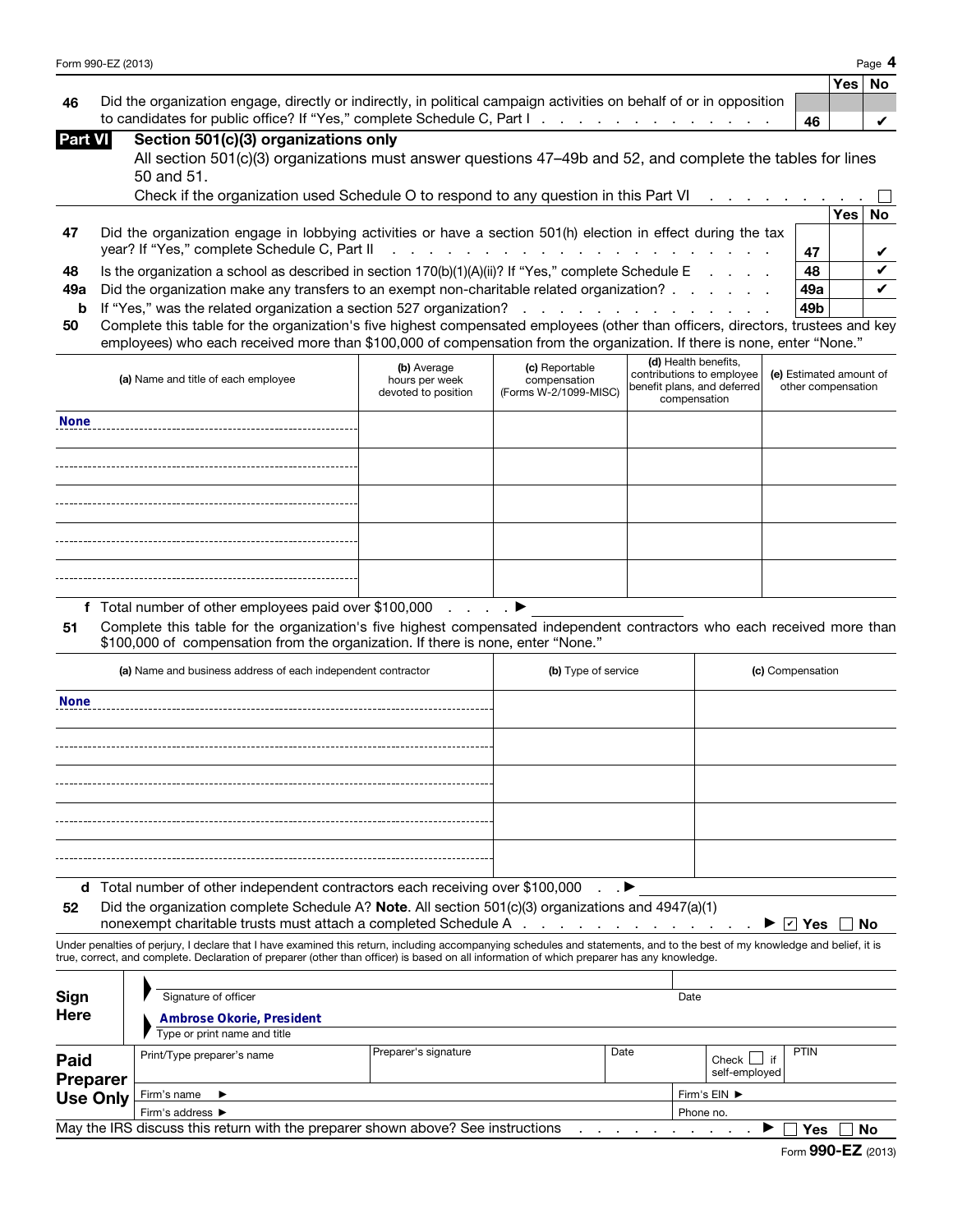SCHEDULE A (Form 990 or 990-EZ)

# Public Charity Status and Public Support

|                                                                                                                  | 11 VIIII 990 UI 990-LLI                                | Complete if the organization is a section $501(c)(3)$ organization or a section                                                                                                                                                                                                                                                                                                                                                                                                             | 2013                                  |                                            |  |  |  |  |
|------------------------------------------------------------------------------------------------------------------|--------------------------------------------------------|---------------------------------------------------------------------------------------------------------------------------------------------------------------------------------------------------------------------------------------------------------------------------------------------------------------------------------------------------------------------------------------------------------------------------------------------------------------------------------------------|---------------------------------------|--------------------------------------------|--|--|--|--|
|                                                                                                                  | Department of the Treasury<br>Internal Revenue Service | Attach to Form 990 or Form 990-EZ.<br>Information about Schedule A (Form 990 or 990-EZ) and its instructions is at www.irs.gov/form990.                                                                                                                                                                                                                                                                                                                                                     |                                       | <b>Open to Public</b><br><b>Inspection</b> |  |  |  |  |
|                                                                                                                  | Name of the organization                               |                                                                                                                                                                                                                                                                                                                                                                                                                                                                                             | <b>Employer identification number</b> |                                            |  |  |  |  |
|                                                                                                                  | <b>RELIFE NETWORK MINISTRIES INC.</b>                  |                                                                                                                                                                                                                                                                                                                                                                                                                                                                                             |                                       | 76-0678774                                 |  |  |  |  |
| Reason for Public Charity Status (All organizations must complete this part.) See instructions.<br><b>Part I</b> |                                                        |                                                                                                                                                                                                                                                                                                                                                                                                                                                                                             |                                       |                                            |  |  |  |  |
|                                                                                                                  |                                                        | The organization is not a private foundation because it is: (For lines 1 through 11, check only one box.)                                                                                                                                                                                                                                                                                                                                                                                   |                                       |                                            |  |  |  |  |
| 1                                                                                                                |                                                        | $\Box$ A church, convention of churches, or association of churches described in section 170(b)(1)(A)(i).                                                                                                                                                                                                                                                                                                                                                                                   |                                       |                                            |  |  |  |  |
| 2                                                                                                                |                                                        | $\Box$ A school described in <b>section 170(b)(1)(A)(ii).</b> (Attach Schedule E.)                                                                                                                                                                                                                                                                                                                                                                                                          |                                       |                                            |  |  |  |  |
| 3                                                                                                                |                                                        | A hospital or a cooperative hospital service organization described in section 170(b)(1)(A)(iii).                                                                                                                                                                                                                                                                                                                                                                                           |                                       |                                            |  |  |  |  |
| 4                                                                                                                |                                                        | A medical research organization operated in conjunction with a hospital described in section 170(b)(1)(A)(iii). Enter the<br>hospital's name, city, and state:                                                                                                                                                                                                                                                                                                                              |                                       |                                            |  |  |  |  |
| 5.                                                                                                               |                                                        | □ An organization operated for the benefit of a college or university owned or operated by a governmental unit described in<br>section 170(b)(1)(A)(iv). (Complete Part II.)                                                                                                                                                                                                                                                                                                                |                                       |                                            |  |  |  |  |
| 6                                                                                                                | $\mathbf{1}$                                           | $\Box$ A federal, state, or local government or governmental unit described in section 170(b)(1)(A)(v).<br>An organization that normally receives a substantial part of its support from a governmental unit or from the general public<br>described in section 170(b)(1)(A)(vi). (Complete Part II.)                                                                                                                                                                                       |                                       |                                            |  |  |  |  |
| 8                                                                                                                |                                                        | $\Box$ A community trust described in <b>section 170(b)(1)(A)(vi).</b> (Complete Part II.)                                                                                                                                                                                                                                                                                                                                                                                                  |                                       |                                            |  |  |  |  |
| 9                                                                                                                |                                                        | An organization that normally receives: (1) more than 331/ <sub>3</sub> % of its support from contributions, membership fees, and gross<br>receipts from activities related to its exempt functions—subject to certain exceptions, and (2) no more than 331/3% of its<br>support from gross investment income and unrelated business taxable income (less section 511 tax) from businesses<br>acquired by the organization after June 30, 1975. See section 509(a)(2). (Complete Part III.) |                                       |                                            |  |  |  |  |

10  $\Box$  An organization organized and operated exclusively to test for public safety. See section 509(a)(4).

11  $\Box$  An organization organized and operated exclusively for the benefit of, to perform the functions of, or to carry out the purposes of one or more publicly supported organizations described in section 509(a)(1) or section 509(a)(2). See section 509(a)(3). Check the box that describes the type of supporting organization and complete lines 11e through 11h.

|  |  |  |  |  | <b>a</b> $\Box$ Type I <b>b</b> $\Box$ Type II <b>c</b> $\Box$ Type III–Functionally integrated <b>d</b> $\Box$ Type III–Non-functionally integrated |
|--|--|--|--|--|------------------------------------------------------------------------------------------------------------------------------------------------------|
|  |  |  |  |  |                                                                                                                                                      |

| $e \Box$ By checking this box, I certify that the organization is not controlled directly or indirectly by one or more disqualified persons |
|---------------------------------------------------------------------------------------------------------------------------------------------|
| other than foundation managers and other than one or more publicly supported organizations described in section 509(a)(1)                   |
| or section $509(a)(2)$ .                                                                                                                    |

- f If the organization received a written determination from the IRS that it is a Type I, Type II, or Type III supporting organization, check this box . . . . . . . . . . . . . . . . . . . . . . . . . . . . . . .
- g Since August 17, 2006, has the organization accepted any gift or contribution from any of the following persons?

| (i) A person who directly or indirectly controls, either alone or together with persons described in (ii) and       |               | Yes i | ' No |
|---------------------------------------------------------------------------------------------------------------------|---------------|-------|------|
| (iii) below, the governing body of the supported organization? $\ldots$ , $\ldots$ , $\ldots$ , $\ldots$ , $\ldots$ | 11g(i)        |       |      |
|                                                                                                                     | 11g(ii)       |       |      |
| $\lim_{x \to 0}$ as $\lim_{x \to 0}$ controlled entity of a person described in (i) or (ii) above?                  | ادتنا و و و ا |       |      |

|                                                                                 |  | (iii) A 35% controlled entity of a person described in (i) or (ii) above? $\ldots$ , $\ldots$ , $\ldots$ , $\ldots$ |  |  |  |  |  |  | 11g(iii) |  |
|---------------------------------------------------------------------------------|--|---------------------------------------------------------------------------------------------------------------------|--|--|--|--|--|--|----------|--|
| <b>h</b> Provide the following information about the supported organization(s). |  |                                                                                                                     |  |  |  |  |  |  |          |  |
|                                                                                 |  |                                                                                                                     |  |  |  |  |  |  |          |  |

| (i) Name of supported<br>organization | $(ii)$ $EIN$ | (iii) Type of organization<br>(described on lines 1-9<br>above or IRC section<br>(see instructions)) | (iv) Is the organization<br>in col. (i) listed in your<br>governing document? |    | (v) Did you notify<br>the organization in<br>col. (i) of your<br>support? |    | (vi) is the<br>organization in col.<br>(i) organized in the<br>U.S.? |    | (vii) Amount of monetary<br>support |
|---------------------------------------|--------------|------------------------------------------------------------------------------------------------------|-------------------------------------------------------------------------------|----|---------------------------------------------------------------------------|----|----------------------------------------------------------------------|----|-------------------------------------|
|                                       |              |                                                                                                      | Yes                                                                           | No | Yes                                                                       | No | Yes                                                                  | No |                                     |
| (A)                                   |              |                                                                                                      |                                                                               |    |                                                                           |    |                                                                      |    |                                     |
| (B)                                   |              |                                                                                                      |                                                                               |    |                                                                           |    |                                                                      |    |                                     |
| (C)                                   |              |                                                                                                      |                                                                               |    |                                                                           |    |                                                                      |    |                                     |
| (D)                                   |              |                                                                                                      |                                                                               |    |                                                                           |    |                                                                      |    |                                     |
| (E)                                   |              |                                                                                                      |                                                                               |    |                                                                           |    |                                                                      |    |                                     |
| <b>Total</b>                          |              |                                                                                                      |                                                                               |    |                                                                           |    |                                                                      |    |                                     |

OMB No. 1545-0047  $\bigcap_{n=1}^{\infty}$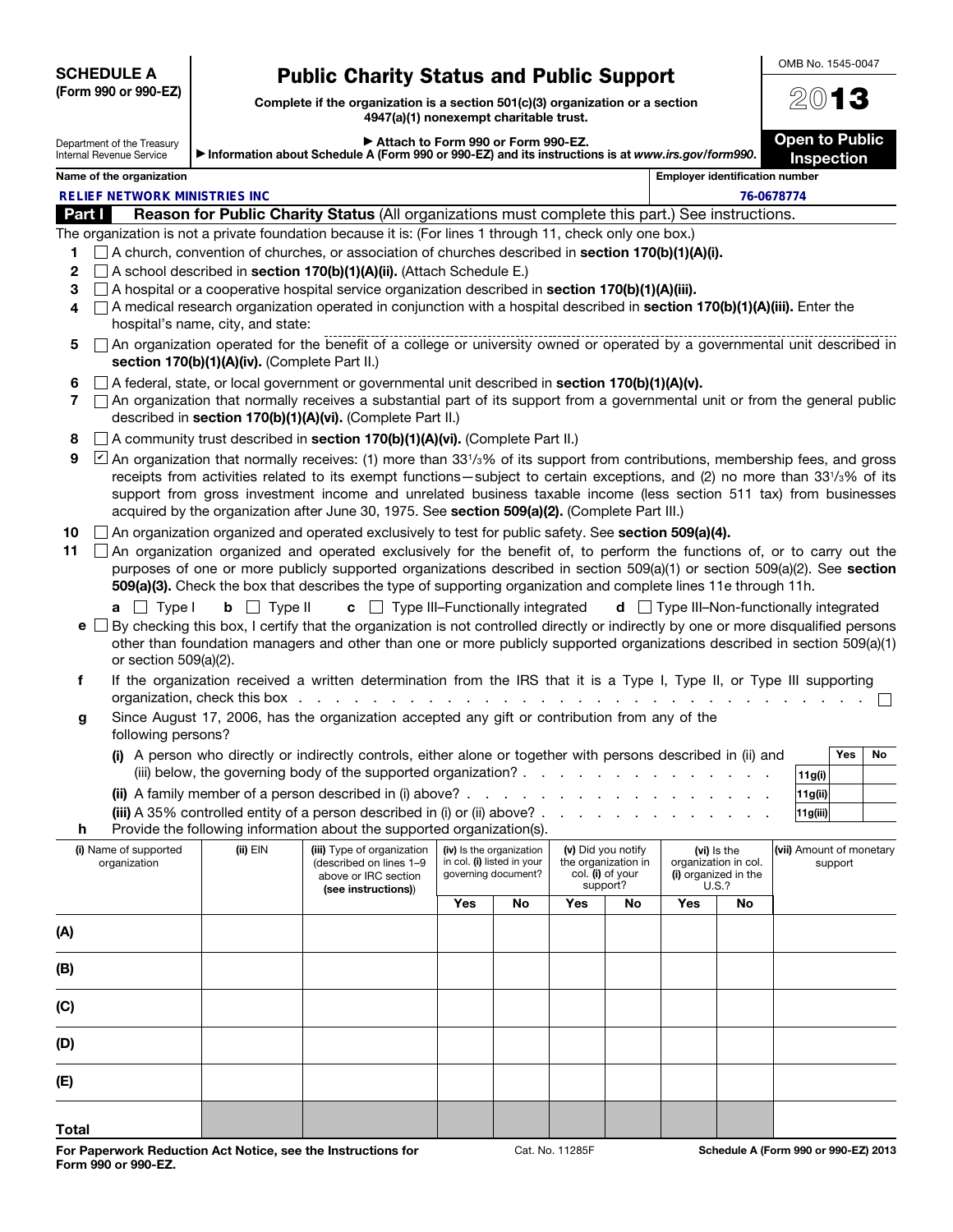| Part II      | Support Schedule for Organizations Described in Sections 170(b)(1)(A)(iv) and 170(b)(1)(A)(vi)                                                                                                                                                                                                                                                                                                                                                                                              |          |          |          |                                                                                                         |          |               |
|--------------|---------------------------------------------------------------------------------------------------------------------------------------------------------------------------------------------------------------------------------------------------------------------------------------------------------------------------------------------------------------------------------------------------------------------------------------------------------------------------------------------|----------|----------|----------|---------------------------------------------------------------------------------------------------------|----------|---------------|
|              | (Complete only if you checked the box on line 5, 7, or 8 of Part I or if the organization failed to qualify under                                                                                                                                                                                                                                                                                                                                                                           |          |          |          |                                                                                                         |          |               |
|              | Part III. If the organization fails to qualify under the tests listed below, please complete Part III.)                                                                                                                                                                                                                                                                                                                                                                                     |          |          |          |                                                                                                         |          |               |
|              | <b>Section A. Public Support</b>                                                                                                                                                                                                                                                                                                                                                                                                                                                            |          |          |          |                                                                                                         |          |               |
|              | Calendar year (or fiscal year beginning in) ▶                                                                                                                                                                                                                                                                                                                                                                                                                                               | (a) 2009 | (b) 2010 | (c) 2011 | $(d)$ 2012                                                                                              | (e) 2013 | (f) Total     |
| 1            | contributions,<br>Gifts,<br>grants,<br>and<br>membership fees received. (Do not<br>include any "unusual grants.")                                                                                                                                                                                                                                                                                                                                                                           |          |          |          |                                                                                                         |          |               |
| $\mathbf{2}$ | revenues<br>levied<br>Tax<br>for<br>the<br>organization's benefit and either paid<br>to or expended on its behalf<br><b>Service</b> State                                                                                                                                                                                                                                                                                                                                                   |          |          |          |                                                                                                         |          |               |
| 3            | The value of services or facilities<br>furnished by a governmental unit to the<br>organization without charge                                                                                                                                                                                                                                                                                                                                                                               |          |          |          |                                                                                                         |          |               |
| 4            | Total. Add lines 1 through 3.                                                                                                                                                                                                                                                                                                                                                                                                                                                               |          |          |          |                                                                                                         |          |               |
| 5            | The portion of total contributions by<br>each<br>(other<br>person<br>than<br>a<br>governmental<br>unit<br>publicly<br>or<br>supported organization) included on<br>line 1 that exceeds 2% of the amount<br>shown on line 11, column $(f)$ .                                                                                                                                                                                                                                                 |          |          |          |                                                                                                         |          |               |
| 6            | Public support. Subtract line 5 from line 4.                                                                                                                                                                                                                                                                                                                                                                                                                                                |          |          |          |                                                                                                         |          |               |
|              | <b>Section B. Total Support</b>                                                                                                                                                                                                                                                                                                                                                                                                                                                             |          |          |          |                                                                                                         |          |               |
|              | Calendar year (or fiscal year beginning in) ▶                                                                                                                                                                                                                                                                                                                                                                                                                                               | (a) 2009 | (b) 2010 | (c) 2011 | $(d)$ 2012                                                                                              | (e) 2013 | (f) Total     |
| 7            | Amounts from line 4<br>$\mathbf{r}$ and $\mathbf{r}$                                                                                                                                                                                                                                                                                                                                                                                                                                        |          |          |          |                                                                                                         |          |               |
| 8            | Gross income from interest, dividends,<br>payments received on securities loans,<br>rents, royalties and income from similar<br>sources<br>and the state of the state of                                                                                                                                                                                                                                                                                                                    |          |          |          |                                                                                                         |          |               |
| 9            | Net income from unrelated business<br>activities, whether or not the business<br>is regularly carried on<br>and a state of                                                                                                                                                                                                                                                                                                                                                                  |          |          |          |                                                                                                         |          |               |
| 10           | Other income. Do not include gain or<br>loss from the sale of capital assets<br>(Explain in Part IV.)                                                                                                                                                                                                                                                                                                                                                                                       |          |          |          |                                                                                                         |          |               |
| 11           | Total support. Add lines 7 through 10                                                                                                                                                                                                                                                                                                                                                                                                                                                       |          |          |          |                                                                                                         |          |               |
| 12           | Gross receipts from related activities, etc. (see instructions)                                                                                                                                                                                                                                                                                                                                                                                                                             |          |          |          |                                                                                                         | $12 \,$  |               |
| 13           | First five years. If the Form 990 is for the organization's first, second, third, fourth, or fifth tax year as a section 501(c)(3)                                                                                                                                                                                                                                                                                                                                                          |          |          |          |                                                                                                         |          |               |
|              | organization, check this box and stop here                                                                                                                                                                                                                                                                                                                                                                                                                                                  |          |          |          | المناطر المناطر المناطر المناطر المناطر المناطر المناطر المناطر المناطر المناطر المناطر المناطر المناطر |          |               |
|              | <b>Section C. Computation of Public Support Percentage</b>                                                                                                                                                                                                                                                                                                                                                                                                                                  |          |          |          |                                                                                                         |          |               |
| 14           | Public support percentage for 2013 (line 6, column (f) divided by line 11, column (f)                                                                                                                                                                                                                                                                                                                                                                                                       |          |          |          |                                                                                                         | 14       | $\%$          |
| 15           | Public support percentage from 2012 Schedule A, Part II, line 14                                                                                                                                                                                                                                                                                                                                                                                                                            |          |          |          |                                                                                                         | 15       | $\frac{0}{0}$ |
| 16a          | 331/3% support test-2013. If the organization did not check the box on line 13, and line 14 is 331/3% or more, check this<br>box and <b>stop here.</b> The organization qualifies as a publicly supported organization enterpresent and stop here.                                                                                                                                                                                                                                          |          |          |          |                                                                                                         |          |               |
| b            | 331/3% support test-2012. If the organization did not check a box on line 13 or 16a, and line 15 is 331/3% or more,<br>check this box and stop here. The organization qualifies as a publicly supported organization                                                                                                                                                                                                                                                                        |          |          |          |                                                                                                         |          |               |
| 17а          | 10%-facts-and-circumstances test-2013. If the organization did not check a box on line 13, 16a, or 16b, and line 14 is<br>10% or more, and if the organization meets the "facts-and-circumstances" test, check this box and stop here. Explain in<br>Part IV how the organization meets the "facts-and-circumstances" test. The organization qualifies as a publicly supported<br>organization $\cdots$                                                                                     |          |          |          |                                                                                                         |          |               |
| b            | 10%-facts-and-circumstances test-2012. If the organization did not check a box on line 13, 16a, 16b, or 17a, and line<br>15 is 10% or more, and if the organization meets the "facts-and-circumstances" test, check this box and stop here.<br>Explain in Part IV how the organization meets the "facts-and-circumstances" test. The organization qualifies as a publicly<br>supported organization enters and a series and a series and a series of the series of the series of the series |          |          |          |                                                                                                         |          |               |
| 18           | Private foundation. If the organization did not check a box on line 13, 16a, 16b, 17a, or 17b, check this box and see                                                                                                                                                                                                                                                                                                                                                                       |          |          |          |                                                                                                         |          |               |

instructions . . . . . . . . . . . . . . . . . . . . . . . . . . . . . . . . . . . ▶  $\overline{\phantom{a}}$ 

Schedule A (Form 990 or 990-EZ) 2013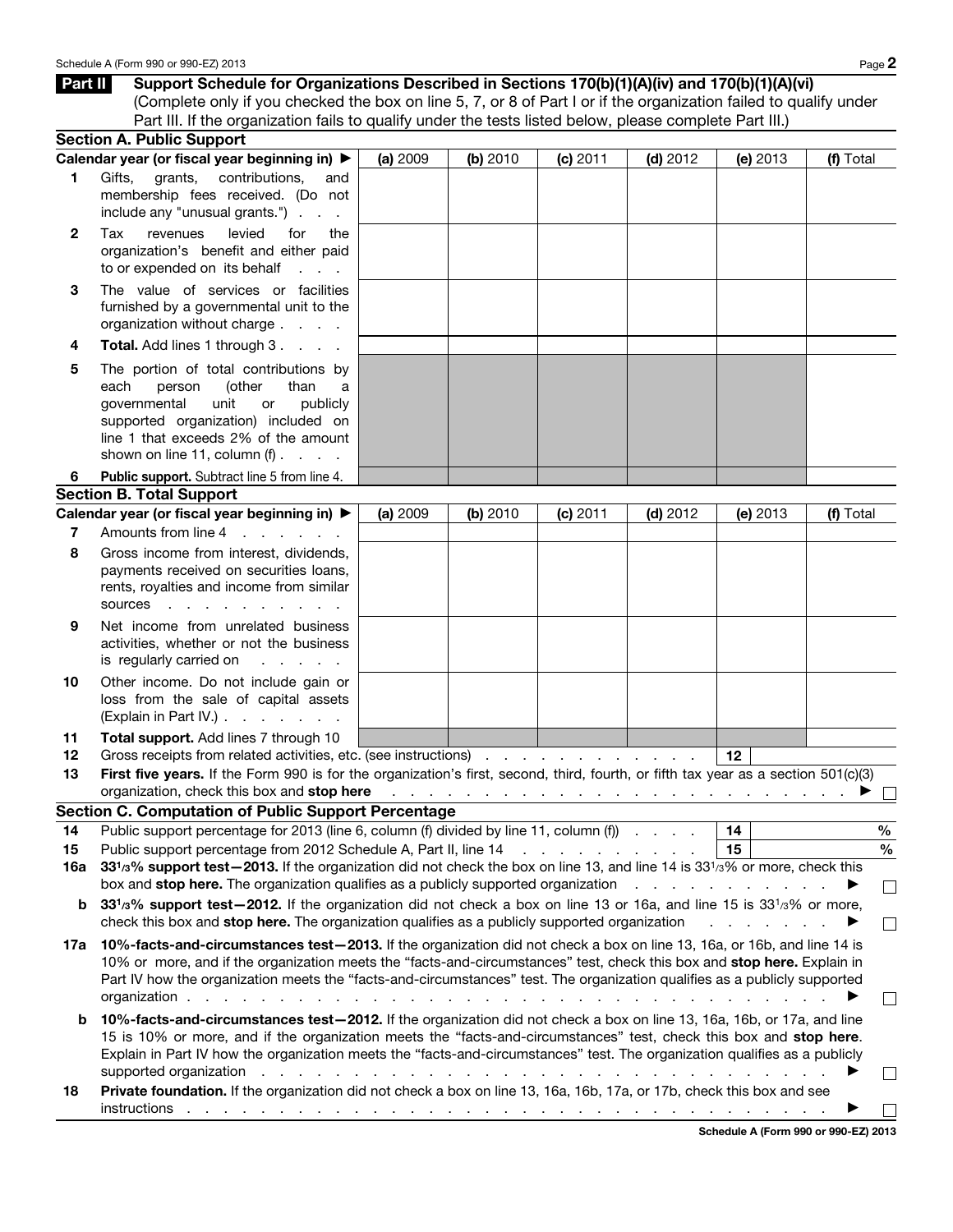## Part III Support Schedule for Organizations Described in Section 509(a)(2)

(Complete only if you checked the box on line 9 of Part I or if the organization failed to qualify under Part II. If the organization fails to qualify under the tests listed below, please complete Part II.)

|              | <b>Section A. Public Support</b>                                                                                                       |                                                                                                                                                                                                                                                                                                        |              |                                                                       |             |              |           |  |  |  |  |  |  |
|--------------|----------------------------------------------------------------------------------------------------------------------------------------|--------------------------------------------------------------------------------------------------------------------------------------------------------------------------------------------------------------------------------------------------------------------------------------------------------|--------------|-----------------------------------------------------------------------|-------------|--------------|-----------|--|--|--|--|--|--|
|              | Calendar year (or fiscal year beginning in) ▶                                                                                          | (a) 2009                                                                                                                                                                                                                                                                                               | (b) 2010     | (c) 2011                                                              | $(d)$ 2012  | (e) 2013     | (f) Total |  |  |  |  |  |  |
| 1            | Gifts, grants, contributions, and membership fees                                                                                      |                                                                                                                                                                                                                                                                                                        |              |                                                                       |             |              |           |  |  |  |  |  |  |
|              | received. (Do not include any "unusual grants.")                                                                                       | 163,144                                                                                                                                                                                                                                                                                                | 192,312      | 227,190                                                               | 194,200     | 112,531      | 889,377   |  |  |  |  |  |  |
| $\mathbf{2}$ | Gross receipts from admissions, merchandise<br>sold or services performed, or facilities                                               |                                                                                                                                                                                                                                                                                                        |              |                                                                       |             |              |           |  |  |  |  |  |  |
|              | furnished in any activity that is related to the                                                                                       |                                                                                                                                                                                                                                                                                                        |              |                                                                       |             |              |           |  |  |  |  |  |  |
|              | organization's tax-exempt purpose                                                                                                      | 2,500                                                                                                                                                                                                                                                                                                  | 3,000        | 4,900                                                                 | 2,500       | 1,750        | 14,650    |  |  |  |  |  |  |
| 3            | Gross receipts from activities that are not an                                                                                         |                                                                                                                                                                                                                                                                                                        |              |                                                                       |             |              |           |  |  |  |  |  |  |
|              | unrelated trade or business under section 513                                                                                          | 0                                                                                                                                                                                                                                                                                                      | 0            | 0                                                                     | $\bf{0}$    | $\bf{0}$     | 0         |  |  |  |  |  |  |
| 4            | Tax<br>levied<br>for<br>the<br>revenues                                                                                                |                                                                                                                                                                                                                                                                                                        |              |                                                                       |             |              |           |  |  |  |  |  |  |
|              | organization's benefit and either paid                                                                                                 |                                                                                                                                                                                                                                                                                                        |              |                                                                       |             |              |           |  |  |  |  |  |  |
|              | to or expended on its behalf<br>$1 - 1 - 1$                                                                                            | 0                                                                                                                                                                                                                                                                                                      | 0            | 0                                                                     | $\mathbf 0$ |              | 0         |  |  |  |  |  |  |
| 5            | The value of services or facilities                                                                                                    |                                                                                                                                                                                                                                                                                                        |              |                                                                       |             |              |           |  |  |  |  |  |  |
|              | furnished by a governmental unit to the                                                                                                |                                                                                                                                                                                                                                                                                                        |              |                                                                       |             |              |           |  |  |  |  |  |  |
|              | organization without charge                                                                                                            | 0                                                                                                                                                                                                                                                                                                      | 0            | 0                                                                     | 0           |              | 0         |  |  |  |  |  |  |
| 6            | <b>Total.</b> Add lines 1 through 5                                                                                                    | 165,644                                                                                                                                                                                                                                                                                                | 195,312      | 232,090                                                               | 196,700     | 114,281      | 904,027   |  |  |  |  |  |  |
| 7a           | Amounts included on lines 1, 2, and 3<br>received from disqualified persons                                                            |                                                                                                                                                                                                                                                                                                        |              |                                                                       |             |              |           |  |  |  |  |  |  |
|              |                                                                                                                                        | 0                                                                                                                                                                                                                                                                                                      | 0            | 0                                                                     | $\bf{0}$    | $\bf{0}$     | 0         |  |  |  |  |  |  |
| b            | Amounts included on lines 2 and 3                                                                                                      |                                                                                                                                                                                                                                                                                                        |              |                                                                       |             |              |           |  |  |  |  |  |  |
|              | from other than disqualified<br>received<br>persons that exceed the greater of \$5,000                                                 |                                                                                                                                                                                                                                                                                                        |              |                                                                       |             |              |           |  |  |  |  |  |  |
|              | or 1% of the amount on line 13 for the year                                                                                            | 0                                                                                                                                                                                                                                                                                                      | 0            | 0                                                                     | 2,500       | 18,500       | 21,000    |  |  |  |  |  |  |
| C.           | Add lines 7a and 7b<br>and a state of the                                                                                              | $\overline{0}$                                                                                                                                                                                                                                                                                         | $\Omega$     | $\mathbf 0$                                                           | 2,500       | 18,500       | 21,000    |  |  |  |  |  |  |
| 8            | Public support (Subtract line 7c from                                                                                                  |                                                                                                                                                                                                                                                                                                        |              |                                                                       |             |              |           |  |  |  |  |  |  |
|              | $line 6$ . $\ldots$ $\ldots$ $\ldots$ $\ldots$                                                                                         |                                                                                                                                                                                                                                                                                                        |              |                                                                       |             |              | 883,027   |  |  |  |  |  |  |
|              | <b>Section B. Total Support</b>                                                                                                        |                                                                                                                                                                                                                                                                                                        |              |                                                                       |             |              |           |  |  |  |  |  |  |
|              | Calendar year (or fiscal year beginning in) ▶                                                                                          | (a) 2009                                                                                                                                                                                                                                                                                               | (b) 2010     | (c) 2011                                                              | $(d)$ 2012  | (e) 2013     | (f) Total |  |  |  |  |  |  |
| 9            | Amounts from line 6<br>and a state of the state of                                                                                     | 165,644                                                                                                                                                                                                                                                                                                | 195,312      | 232,090                                                               | 196,700     | 114,281      | 904,027   |  |  |  |  |  |  |
| 10a          | Gross income from interest, dividends,                                                                                                 |                                                                                                                                                                                                                                                                                                        |              |                                                                       |             |              |           |  |  |  |  |  |  |
|              | payments received on securities loans, rents,                                                                                          |                                                                                                                                                                                                                                                                                                        |              |                                                                       |             |              |           |  |  |  |  |  |  |
|              | royalties and income from similar sources.                                                                                             | 0                                                                                                                                                                                                                                                                                                      | 0            | 0                                                                     | 13          | 0            | 13        |  |  |  |  |  |  |
| b            | Unrelated business taxable income (less                                                                                                |                                                                                                                                                                                                                                                                                                        |              |                                                                       |             |              |           |  |  |  |  |  |  |
|              | section 511 taxes) from businesses                                                                                                     |                                                                                                                                                                                                                                                                                                        |              |                                                                       |             |              |           |  |  |  |  |  |  |
|              | acquired after June 30, 1975                                                                                                           | 0                                                                                                                                                                                                                                                                                                      | 0            | 0                                                                     | $\mathbf 0$ | $\mathbf 0$  | 0         |  |  |  |  |  |  |
| c            | Add lines 10a and 10b<br>.                                                                                                             | $\overline{0}$                                                                                                                                                                                                                                                                                         | $\mathbf{0}$ | $\mathbf 0$                                                           | 13          | $\mathbf{0}$ | 13        |  |  |  |  |  |  |
| 11           | Net income from unrelated business                                                                                                     |                                                                                                                                                                                                                                                                                                        |              |                                                                       |             |              |           |  |  |  |  |  |  |
|              | activities not included in line 10b, whether                                                                                           |                                                                                                                                                                                                                                                                                                        |              |                                                                       |             |              |           |  |  |  |  |  |  |
|              | or not the business is regularly carried on                                                                                            | n                                                                                                                                                                                                                                                                                                      | O            | 0                                                                     | 0           | 0            |           |  |  |  |  |  |  |
| 12           | Other income. Do not include gain or                                                                                                   |                                                                                                                                                                                                                                                                                                        |              |                                                                       |             |              |           |  |  |  |  |  |  |
|              | loss from the sale of capital assets                                                                                                   |                                                                                                                                                                                                                                                                                                        |              |                                                                       |             |              |           |  |  |  |  |  |  |
|              | (Explain in Part IV.).<br>and a state of the state of the                                                                              | 0                                                                                                                                                                                                                                                                                                      | 0            | 0                                                                     | 0           | 0            | 0         |  |  |  |  |  |  |
| 13           | Total support. (Add lines 9, 10c, 11,<br>and $12.$ )<br>and a state of the state                                                       |                                                                                                                                                                                                                                                                                                        |              |                                                                       |             |              |           |  |  |  |  |  |  |
| 14           | First five years. If the Form 990 is for the organization's first, second, third, fourth, or fifth tax year as a section 501(c)(3)     | 165,644                                                                                                                                                                                                                                                                                                | 195,312      | 232,090                                                               | 196,713     | 114,281      | 904,040   |  |  |  |  |  |  |
|              | organization, check this box and stop here                                                                                             |                                                                                                                                                                                                                                                                                                        |              | والمتواطن والمتواطن والمتواطن والمتواطن والمتواطن والمتواطن والمتواطن |             |              |           |  |  |  |  |  |  |
|              | <b>Section C. Computation of Public Support Percentage</b>                                                                             |                                                                                                                                                                                                                                                                                                        |              |                                                                       |             |              |           |  |  |  |  |  |  |
| 15           | Public support percentage for 2013 (line 8, column (f) divided by line 13, column (f)                                                  |                                                                                                                                                                                                                                                                                                        |              |                                                                       |             | 15           | 97.68 %   |  |  |  |  |  |  |
| 16           | Public support percentage from 2012 Schedule A, Part III, line 15                                                                      |                                                                                                                                                                                                                                                                                                        |              | the contract of the contract of the con-                              |             | 16           | 99.77 %   |  |  |  |  |  |  |
|              | Section D. Computation of Investment Income Percentage                                                                                 |                                                                                                                                                                                                                                                                                                        |              |                                                                       |             |              |           |  |  |  |  |  |  |
| 17           | Investment income percentage for 2013 (line 10c, column (f) divided by line 13, column (f)                                             |                                                                                                                                                                                                                                                                                                        |              |                                                                       |             | 17           | $0\%$     |  |  |  |  |  |  |
| 18           | Investment income percentage from 2012 Schedule A, Part III, line 17                                                                   |                                                                                                                                                                                                                                                                                                        |              |                                                                       |             | 18           | $0\%$     |  |  |  |  |  |  |
| 19а          | 331/3% support tests - 2013. If the organization did not check the box on line 14, and line 15 is more than 331/3%, and line           |                                                                                                                                                                                                                                                                                                        |              |                                                                       |             |              |           |  |  |  |  |  |  |
|              | 17 is not more than 33 <sup>1</sup> /3%, check this box and stop here. The organization qualifies as a publicly supported organization |                                                                                                                                                                                                                                                                                                        |              |                                                                       |             |              | ▶ ☑       |  |  |  |  |  |  |
| b            | 331/3% support tests - 2012. If the organization did not check a box on line 14 or line 19a, and line 16 is more than 331/3%, and      |                                                                                                                                                                                                                                                                                                        |              |                                                                       |             |              |           |  |  |  |  |  |  |
|              |                                                                                                                                        |                                                                                                                                                                                                                                                                                                        |              |                                                                       |             |              |           |  |  |  |  |  |  |
|              |                                                                                                                                        | line 18 is not more than $3313%$ , check this box and stop here. The organization qualifies as a publicly supported organization<br>$\Box$<br>▶<br>Private foundation. If the organization did not check a box on line 14, 19a, or 19b, check this box and see instructions<br>▶<br>$\mathbf{L}$<br>20 |              |                                                                       |             |              |           |  |  |  |  |  |  |

Schedule A (Form 990 or 990-EZ) 2013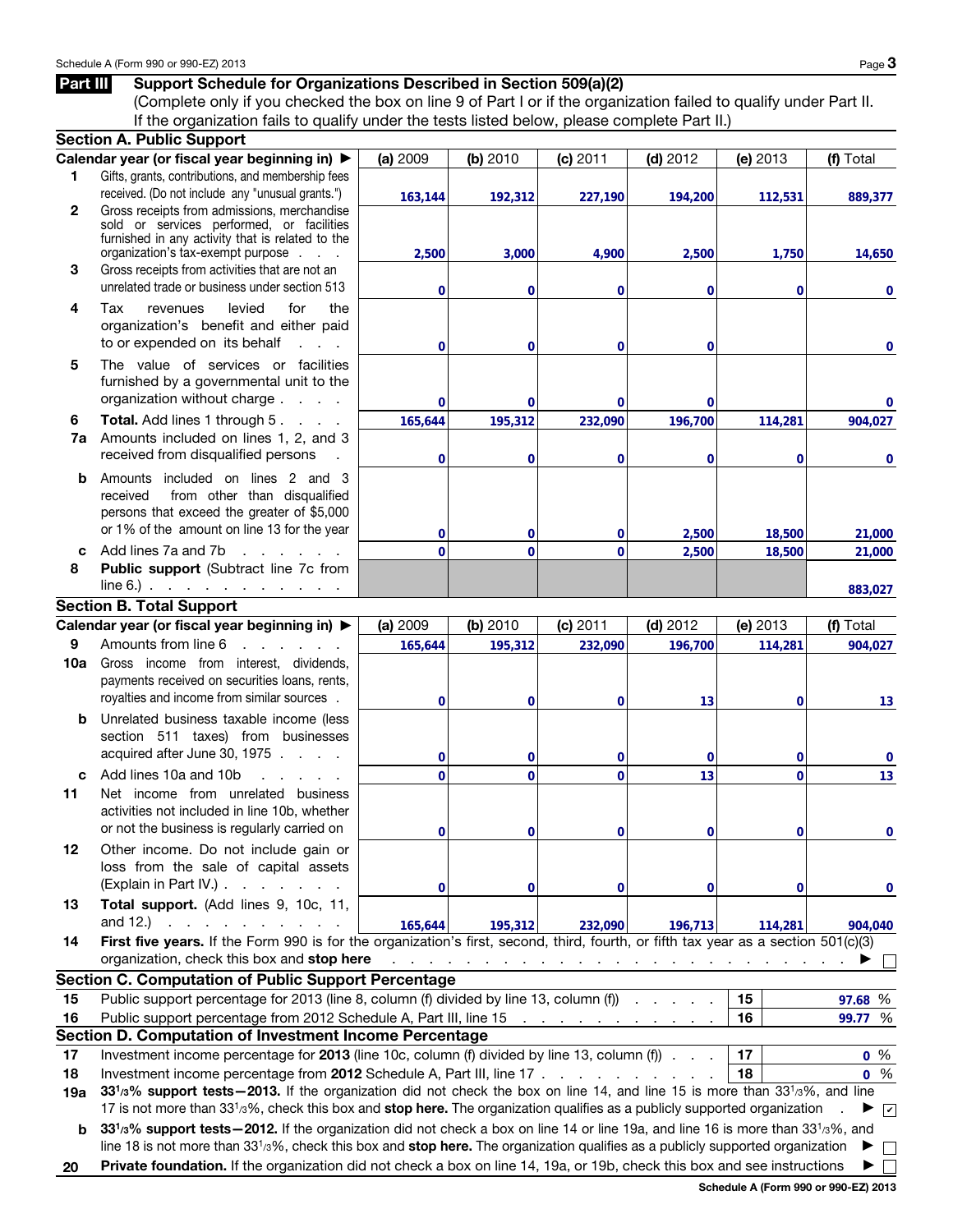## Schedule A (Form 990 or 990-EZ) 2013 Page 4 Part IV Supplemental Information. Provide the explanations required by Part II, line 10; Part II, line 17a or 17b; and Part III, line 12. Also complete this part for any additional information. (See instructions).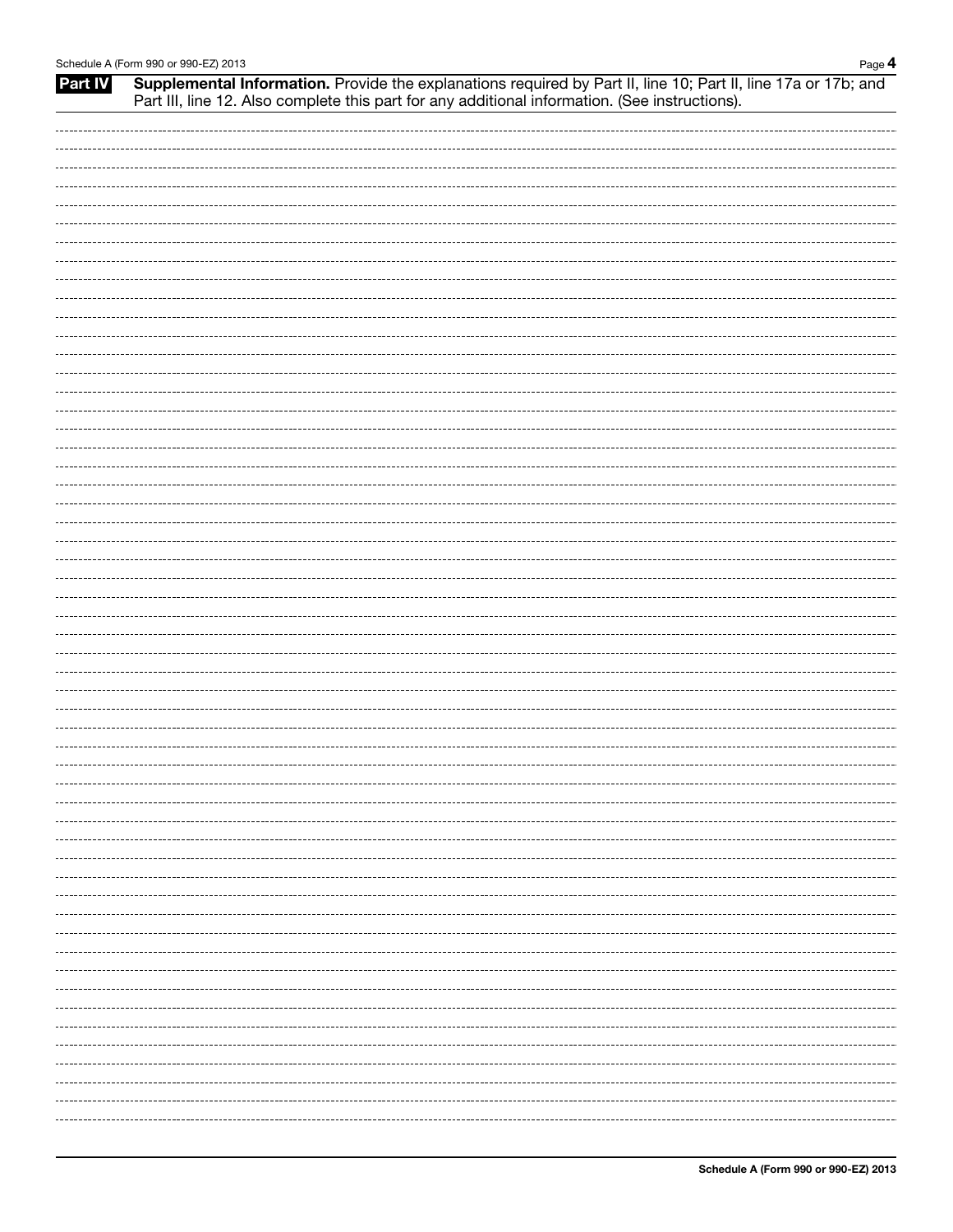SCHEDULE L (Form 990 or 990-EZ)

# Department of the Treasury

## Transactions With Interested Persons

▶ Complete if the organization answered "Yes" on Form 990, Part IV, line 25a, 25b, 26, 27, 28a, 28b, or 28c, or Form 990-EZ, Part V, line 38a or 40b.

OMB No. 1545-0047 2013 'ublic

Internal Revenue Service

▶ Attach to Form 990 or Form 990-EZ. ▶ See separate instructions. ▶ Information about Schedule L (Form 990 or 990-EZ) and its instructions is at *www.irs.gov/form990*.

**Inspe** Name of the organization **Employer identification number**  $\blacksquare$ 

#### **RELIEF NETWORK MINISTRIES INC**

|                                                                                                  | <b>RELIEF NETWORK MINISTRIES INC</b>                                                                             |                  |                                                                                                                    |                                 |          |                                                                                                                                                                                                                                |                 |                                                                                           |            |           | 76-0678774 |    |                           |     |  |
|--------------------------------------------------------------------------------------------------|------------------------------------------------------------------------------------------------------------------|------------------|--------------------------------------------------------------------------------------------------------------------|---------------------------------|----------|--------------------------------------------------------------------------------------------------------------------------------------------------------------------------------------------------------------------------------|-----------------|-------------------------------------------------------------------------------------------|------------|-----------|------------|----|---------------------------|-----|--|
| Part I                                                                                           |                                                                                                                  |                  |                                                                                                                    |                                 |          | <b>Excess Benefit Transactions</b> (section 501 $(c)(3)$ and section 501 $(c)(4)$ organizations only).<br>Complete if the organization answered "Yes" on Form 990, Part IV, line 25a or 25b, or Form 990-EZ, Part V, line 40b. |                 |                                                                                           |            |           |            |    |                           |     |  |
| 1                                                                                                | (a) Name of disqualified person                                                                                  |                  | (b) Relationship between disqualified person and                                                                   |                                 |          |                                                                                                                                                                                                                                |                 | (c) Description of transaction                                                            |            |           |            |    | (d) Corrected?            |     |  |
|                                                                                                  |                                                                                                                  |                  |                                                                                                                    | organization                    |          |                                                                                                                                                                                                                                |                 |                                                                                           |            |           |            |    | Yes                       | No  |  |
| (1)                                                                                              |                                                                                                                  |                  |                                                                                                                    |                                 |          |                                                                                                                                                                                                                                |                 |                                                                                           |            |           |            |    |                           |     |  |
| (2)                                                                                              |                                                                                                                  |                  |                                                                                                                    |                                 |          |                                                                                                                                                                                                                                |                 |                                                                                           |            |           |            |    |                           |     |  |
| (3)                                                                                              |                                                                                                                  |                  |                                                                                                                    |                                 |          |                                                                                                                                                                                                                                |                 |                                                                                           |            |           |            |    |                           |     |  |
| (4)                                                                                              |                                                                                                                  |                  |                                                                                                                    |                                 |          |                                                                                                                                                                                                                                |                 |                                                                                           |            |           |            |    |                           |     |  |
| (5)                                                                                              |                                                                                                                  |                  |                                                                                                                    |                                 |          |                                                                                                                                                                                                                                |                 |                                                                                           |            |           |            |    |                           |     |  |
| (6)                                                                                              |                                                                                                                  |                  |                                                                                                                    |                                 |          |                                                                                                                                                                                                                                |                 |                                                                                           |            |           |            |    |                           |     |  |
| $\mathbf{2}$                                                                                     | Enter the amount of tax incurred by the organization managers or disqualified persons during the year            |                  |                                                                                                                    |                                 |          |                                                                                                                                                                                                                                |                 |                                                                                           |            |           |            |    |                           |     |  |
| 3                                                                                                | Enter the amount of tax, if any, on line 2, above, reimbursed by the organization $\ldots$ , $\ldots$ , $\ldots$ |                  |                                                                                                                    |                                 |          |                                                                                                                                                                                                                                |                 |                                                                                           |            |           |            |    |                           |     |  |
| Part II                                                                                          |                                                                                                                  |                  | Loans to and/or From Interested Persons.<br>organization reported an amount on Form 990, Part X, line 5, 6, or 22. |                                 |          | Complete if the organization answered "Yes" on Form 990-EZ, Part V, line 38a or Form 990, Part IV, line 26; or if the                                                                                                          |                 |                                                                                           |            |           |            |    |                           |     |  |
| (a) Name of interested person<br>(b) Relationship<br>(c) Purpose of<br>with organization<br>loan |                                                                                                                  |                  |                                                                                                                    | (d) Loan to or<br>organization? | from the | (e) Original<br>principal amount                                                                                                                                                                                               | (f) Balance due | $ {\bf (g)}\rangle$ in default? $ {\bf (h)}\rangle$ Approved<br>by board or<br>committee? |            |           |            |    | (i) Written<br>agreement? |     |  |
|                                                                                                  |                                                                                                                  |                  |                                                                                                                    | To                              | From     |                                                                                                                                                                                                                                |                 |                                                                                           | <b>Yes</b> | <b>No</b> | Yes        | No | <b>Yes</b>                | No. |  |
| (1)                                                                                              | <b>Ambrose Okorie</b>                                                                                            | <b>President</b> | Cover equipme                                                                                                      | ✓                               |          | 15,090                                                                                                                                                                                                                         |                 | 13,090                                                                                    |            | V         | V          |    |                           | ✓   |  |

#### Part II Loans to and/or From Interested Persons.

| (a) Name of interested person                        | (b) Relationship<br>with organization | (c) Purpose of<br>loan                     | (d) Loan to or<br>from the<br>organization? |      | (e) Original<br>principal amount | (f) Balance due |     |    | $ {\bf g} $ in default? $ {\bf h} $ Approved<br>by board or<br>committee? |    | (i) Written<br>agreement? |    |
|------------------------------------------------------|---------------------------------------|--------------------------------------------|---------------------------------------------|------|----------------------------------|-----------------|-----|----|---------------------------------------------------------------------------|----|---------------------------|----|
|                                                      |                                       |                                            | To                                          | From |                                  |                 | Yes | No | Yes                                                                       | No | <b>Yes</b>                | No |
| (1)<br><b>Ambrose Okorie</b>                         | President                             | Cover equipme                              | V                                           |      | 15,090                           | 13,090          |     | ✓  | ✓                                                                         |    |                           | V  |
| (2)                                                  |                                       |                                            |                                             |      |                                  |                 |     |    |                                                                           |    |                           |    |
| (3)                                                  |                                       |                                            |                                             |      |                                  |                 |     |    |                                                                           |    |                           |    |
| (4)                                                  |                                       |                                            |                                             |      |                                  |                 |     |    |                                                                           |    |                           |    |
| (5)                                                  |                                       |                                            |                                             |      |                                  |                 |     |    |                                                                           |    |                           |    |
| (6)                                                  |                                       |                                            |                                             |      |                                  |                 |     |    |                                                                           |    |                           |    |
| (7)                                                  |                                       |                                            |                                             |      |                                  |                 |     |    |                                                                           |    |                           |    |
| (8)                                                  |                                       |                                            |                                             |      |                                  |                 |     |    |                                                                           |    |                           |    |
| (9)                                                  |                                       |                                            |                                             |      |                                  |                 |     |    |                                                                           |    |                           |    |
| (10)                                                 |                                       |                                            |                                             |      |                                  |                 |     |    |                                                                           |    |                           |    |
| <b>Total</b><br>.<br>the contract of the contract of | $\cdot$<br>. .                        | <u>t a construção de la construção de </u> |                                             |      |                                  | \$<br>13,090    |     |    |                                                                           |    |                           |    |

Part III Grants or Assistance Benefiting Interested Persons.

Complete if the organization answered "Yes" on Form 990, Part IV, line 27.

| (a) Name of interested person | (b) Relationship between interested<br>person and the organization | $ $ (c) Amount of assistance | (d) Type of assistance | (e) Purpose of assistance |
|-------------------------------|--------------------------------------------------------------------|------------------------------|------------------------|---------------------------|
| (1)                           |                                                                    |                              |                        |                           |
| (2)                           |                                                                    |                              |                        |                           |
| (3)                           |                                                                    |                              |                        |                           |
| (4)                           |                                                                    |                              |                        |                           |
| (5)                           |                                                                    |                              |                        |                           |
| (6)                           |                                                                    |                              |                        |                           |
| (7)                           |                                                                    |                              |                        |                           |
| (8)                           |                                                                    |                              |                        |                           |
| (9)                           |                                                                    |                              |                        |                           |
| (10)                          |                                                                    |                              |                        |                           |

For Paperwork Reduction Act Notice, see the Instructions for Form 990 or 990-EZ. Cat. No. 50056A Schedule L (Form 990 or 990-EZ) 2013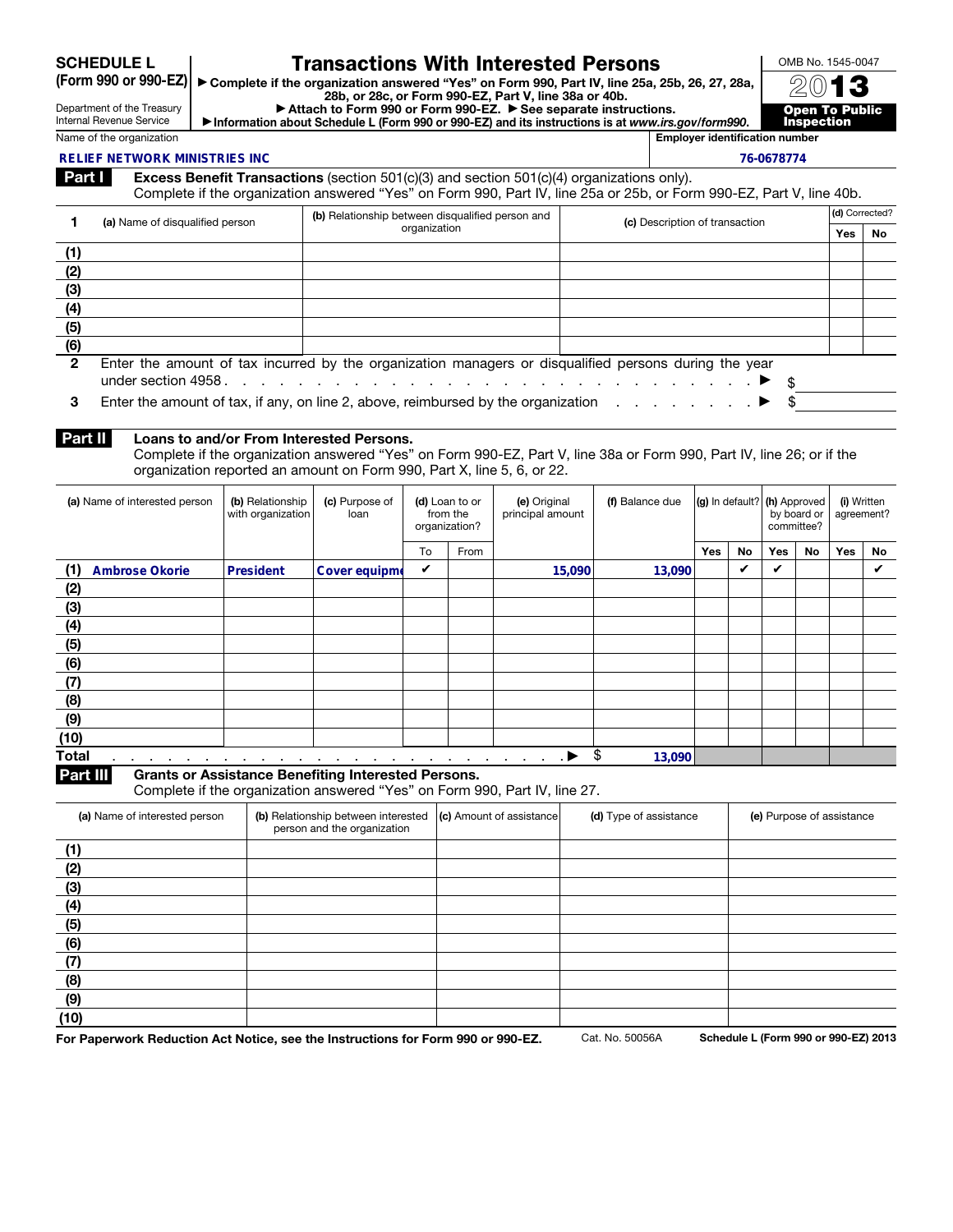## Part IV Business Transactions Involving Interested Persons. Complete if the organization answered "Yes" on Form 990, Part IV, line 28a, 28b, or 28c.

|        | (a) Name of interested person                                                                                                  | (b) Relationship between<br>interested person and the<br>organization | (c) Amount of<br>transaction | (d) Description of transaction | (e) Sharing of<br>organization's<br>revenues? |    |
|--------|--------------------------------------------------------------------------------------------------------------------------------|-----------------------------------------------------------------------|------------------------------|--------------------------------|-----------------------------------------------|----|
|        |                                                                                                                                |                                                                       |                              |                                | Yes                                           | No |
| (1)    |                                                                                                                                |                                                                       |                              |                                |                                               |    |
| (2)    |                                                                                                                                |                                                                       |                              |                                |                                               |    |
| (3)    |                                                                                                                                |                                                                       |                              |                                |                                               |    |
| (4)    |                                                                                                                                |                                                                       |                              |                                |                                               |    |
| (5)    |                                                                                                                                |                                                                       |                              |                                |                                               |    |
| (6)    |                                                                                                                                |                                                                       |                              |                                |                                               |    |
| (7)    |                                                                                                                                |                                                                       |                              |                                |                                               |    |
| (8)    |                                                                                                                                |                                                                       |                              |                                |                                               |    |
| (9)    |                                                                                                                                |                                                                       |                              |                                |                                               |    |
| (10)   |                                                                                                                                |                                                                       |                              |                                |                                               |    |
| Part V | <b>Supplemental Information</b><br>Provide additional information for responses to questions on Schedule L (see instructions). |                                                                       |                              |                                |                                               |    |
|        |                                                                                                                                |                                                                       |                              |                                |                                               |    |
|        |                                                                                                                                |                                                                       |                              |                                |                                               |    |
|        |                                                                                                                                |                                                                       |                              |                                |                                               |    |
|        |                                                                                                                                |                                                                       |                              |                                |                                               |    |
|        |                                                                                                                                |                                                                       |                              |                                |                                               |    |
|        |                                                                                                                                |                                                                       |                              |                                |                                               |    |
|        |                                                                                                                                |                                                                       |                              |                                |                                               |    |
|        |                                                                                                                                |                                                                       |                              |                                |                                               |    |
|        |                                                                                                                                |                                                                       |                              |                                |                                               |    |
|        |                                                                                                                                |                                                                       |                              |                                |                                               |    |
|        |                                                                                                                                |                                                                       |                              |                                |                                               |    |
|        |                                                                                                                                |                                                                       |                              |                                |                                               |    |
|        |                                                                                                                                |                                                                       |                              |                                |                                               |    |
|        |                                                                                                                                |                                                                       |                              |                                |                                               |    |
|        |                                                                                                                                |                                                                       |                              |                                |                                               |    |
|        |                                                                                                                                |                                                                       |                              |                                |                                               |    |
|        |                                                                                                                                |                                                                       |                              |                                |                                               |    |
|        |                                                                                                                                |                                                                       |                              |                                |                                               |    |
|        |                                                                                                                                |                                                                       |                              |                                |                                               |    |
|        |                                                                                                                                |                                                                       |                              |                                |                                               |    |
|        |                                                                                                                                |                                                                       |                              |                                |                                               |    |
|        |                                                                                                                                |                                                                       |                              |                                |                                               |    |
|        |                                                                                                                                |                                                                       |                              |                                |                                               |    |
|        |                                                                                                                                |                                                                       |                              |                                |                                               |    |
|        |                                                                                                                                |                                                                       |                              |                                |                                               |    |
|        |                                                                                                                                |                                                                       |                              |                                |                                               |    |
|        |                                                                                                                                |                                                                       |                              |                                |                                               |    |
|        |                                                                                                                                |                                                                       |                              |                                |                                               |    |
|        |                                                                                                                                |                                                                       |                              |                                |                                               |    |
|        |                                                                                                                                |                                                                       |                              |                                |                                               |    |
|        |                                                                                                                                |                                                                       |                              |                                |                                               |    |
|        |                                                                                                                                |                                                                       |                              |                                |                                               |    |
|        |                                                                                                                                |                                                                       |                              |                                |                                               |    |
|        |                                                                                                                                |                                                                       |                              |                                |                                               |    |
|        |                                                                                                                                |                                                                       |                              |                                |                                               |    |
|        |                                                                                                                                |                                                                       |                              |                                |                                               |    |
|        |                                                                                                                                |                                                                       |                              |                                |                                               |    |
|        |                                                                                                                                |                                                                       |                              |                                |                                               |    |
|        |                                                                                                                                |                                                                       |                              |                                |                                               |    |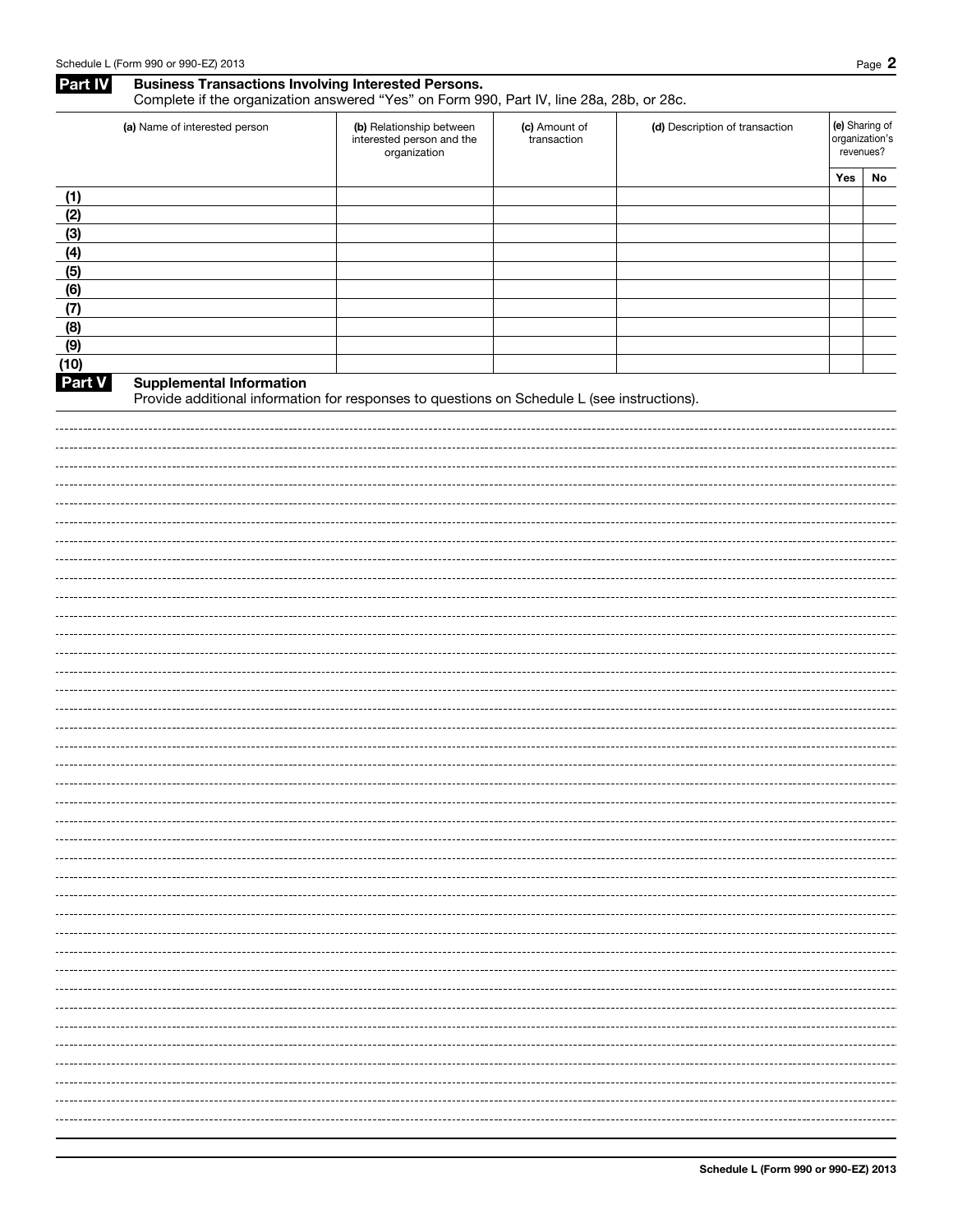|                                                             | Form 990 or 990-EZ or to provide any additional information.                                                                              |  | ZV I J                |  |
|-------------------------------------------------------------|-------------------------------------------------------------------------------------------------------------------------------------------|--|-----------------------|--|
| Attach to Form 990 or 990-EZ.<br>Department of the Treasury |                                                                                                                                           |  | <b>Open to Public</b> |  |
| Internal Revenue Service                                    | Information about Schedule O (Form 990 or 990-EZ) and its instructions is at www.irs.gov/form990.                                         |  |                       |  |
| Name of the organization                                    | <b>Employer identification number</b>                                                                                                     |  | <b>Inspection</b>     |  |
| <b>RELIEF NETWORK MINISTRIES INC</b>                        |                                                                                                                                           |  | 76-0678774            |  |
|                                                             | Form 990-EZ, Part I, Line 10 - 1. Drilled and developed 6 new water wells in Benue and Abia States 2. Repaired / Rehabs 5 damaged or      |  |                       |  |
|                                                             | bad wells drilled by others / RNM in Benue, Abia and Imo States 3. Conducted WASH (Sanitation / Hygiene) - education / training in places |  |                       |  |
|                                                             | we provided water access points 4. Held Christian Witness sessions.                                                                       |  |                       |  |
|                                                             |                                                                                                                                           |  |                       |  |
|                                                             |                                                                                                                                           |  |                       |  |
|                                                             |                                                                                                                                           |  |                       |  |
|                                                             |                                                                                                                                           |  |                       |  |
|                                                             |                                                                                                                                           |  |                       |  |
|                                                             |                                                                                                                                           |  |                       |  |
|                                                             |                                                                                                                                           |  |                       |  |
|                                                             |                                                                                                                                           |  |                       |  |
|                                                             |                                                                                                                                           |  |                       |  |
|                                                             |                                                                                                                                           |  |                       |  |
|                                                             |                                                                                                                                           |  |                       |  |
|                                                             |                                                                                                                                           |  |                       |  |
|                                                             |                                                                                                                                           |  |                       |  |
|                                                             |                                                                                                                                           |  |                       |  |
|                                                             |                                                                                                                                           |  |                       |  |
|                                                             |                                                                                                                                           |  |                       |  |
|                                                             |                                                                                                                                           |  |                       |  |
|                                                             |                                                                                                                                           |  |                       |  |
|                                                             |                                                                                                                                           |  |                       |  |
|                                                             |                                                                                                                                           |  |                       |  |
|                                                             |                                                                                                                                           |  |                       |  |
|                                                             |                                                                                                                                           |  |                       |  |
|                                                             |                                                                                                                                           |  |                       |  |
|                                                             |                                                                                                                                           |  |                       |  |
|                                                             |                                                                                                                                           |  |                       |  |
|                                                             |                                                                                                                                           |  |                       |  |
|                                                             |                                                                                                                                           |  |                       |  |
|                                                             |                                                                                                                                           |  |                       |  |
|                                                             |                                                                                                                                           |  |                       |  |
|                                                             |                                                                                                                                           |  |                       |  |
|                                                             |                                                                                                                                           |  |                       |  |
|                                                             |                                                                                                                                           |  |                       |  |
|                                                             |                                                                                                                                           |  |                       |  |
|                                                             |                                                                                                                                           |  |                       |  |
|                                                             |                                                                                                                                           |  |                       |  |
|                                                             |                                                                                                                                           |  |                       |  |
|                                                             |                                                                                                                                           |  |                       |  |
|                                                             |                                                                                                                                           |  |                       |  |
|                                                             |                                                                                                                                           |  |                       |  |
|                                                             |                                                                                                                                           |  |                       |  |
|                                                             |                                                                                                                                           |  |                       |  |
|                                                             |                                                                                                                                           |  |                       |  |
|                                                             |                                                                                                                                           |  |                       |  |
|                                                             |                                                                                                                                           |  |                       |  |
|                                                             |                                                                                                                                           |  |                       |  |
|                                                             |                                                                                                                                           |  |                       |  |

Supplemental Information to Form 990 or 990-EZ Complete to provide information for responses to specific questions on

SCHEDULE O (Form 990 or 990-EZ) OMB No. 1545-0047  $20$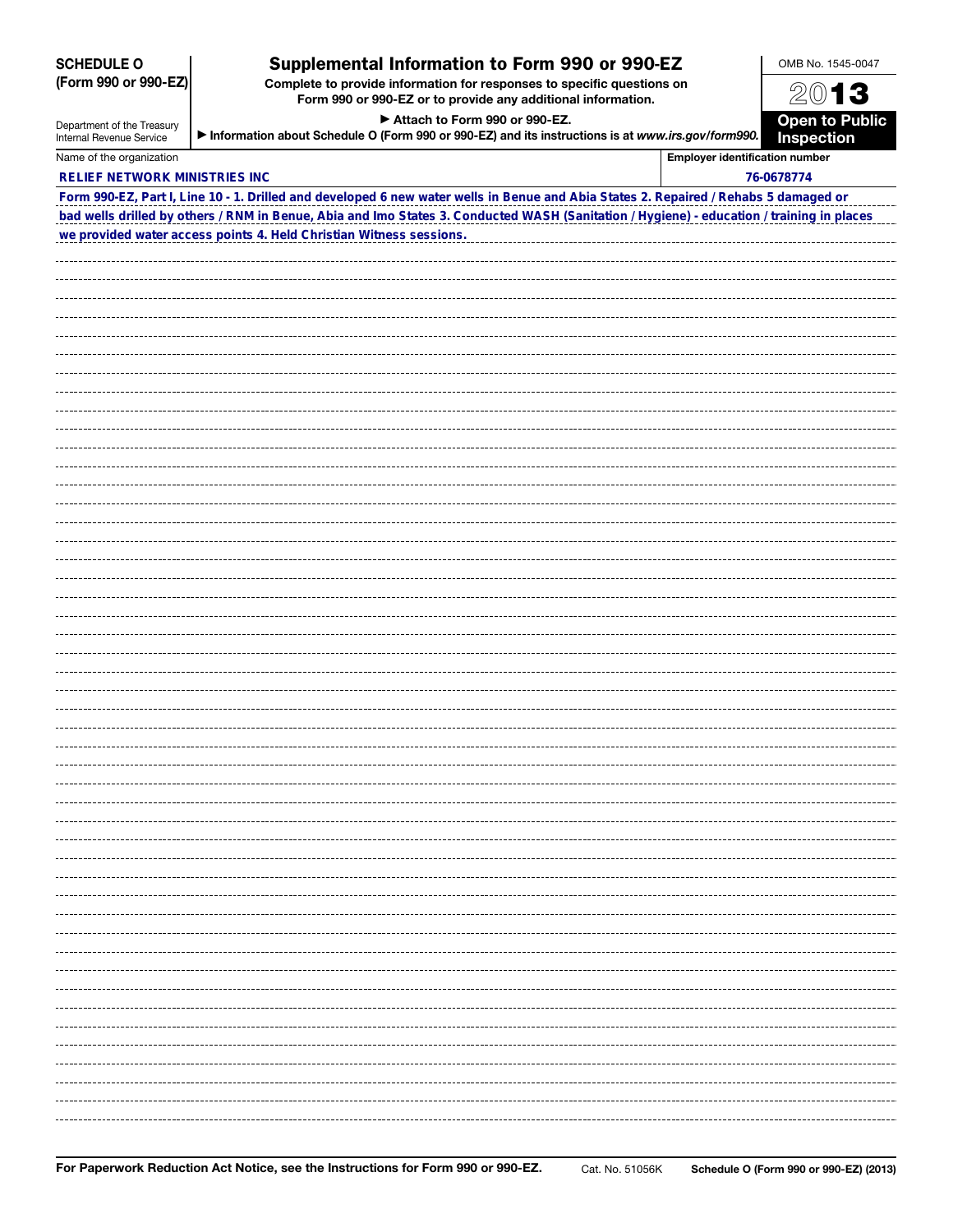### **Reasonable Cause Explanations**

#### **Explanation**

\_

\_

\_

We needed enough time to ensure all income and expenses by category were properly entered into our accounting system and reviewed by a second eyes / finance committee before filing. We filed for an extension of filing deadline and got the automatic approval.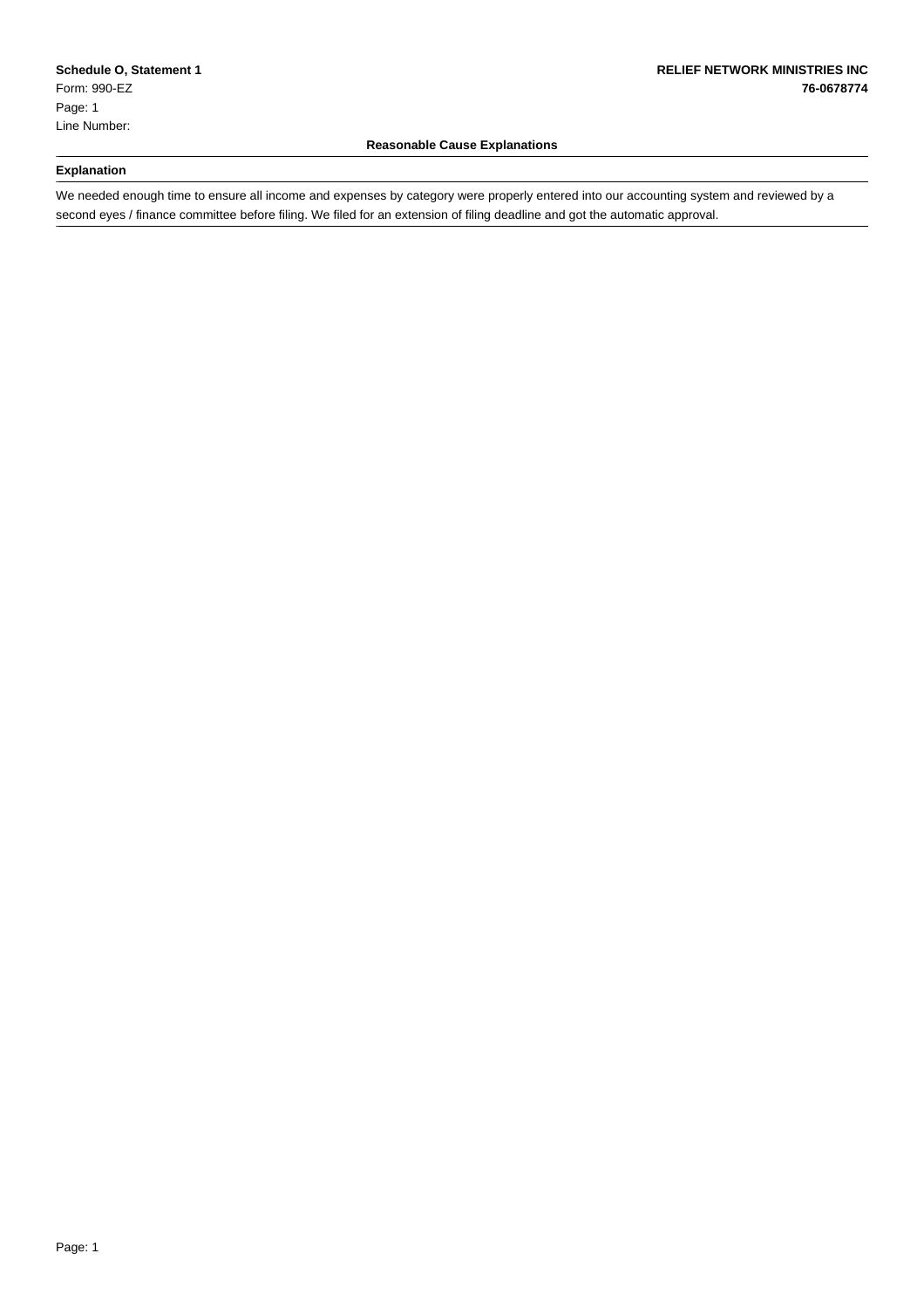## **Other Expenses Structured Explanation**

| <b>Description</b>                             | Amount |
|------------------------------------------------|--------|
| Other program expenses community engagements   | 3,500  |
| Equipment repairs rig water trucks parts       | 11,500 |
| Support for other ministries in India Pakistan | 550    |
| Other misc expenses                            | 1,438  |
| Total:                                         | 16,988 |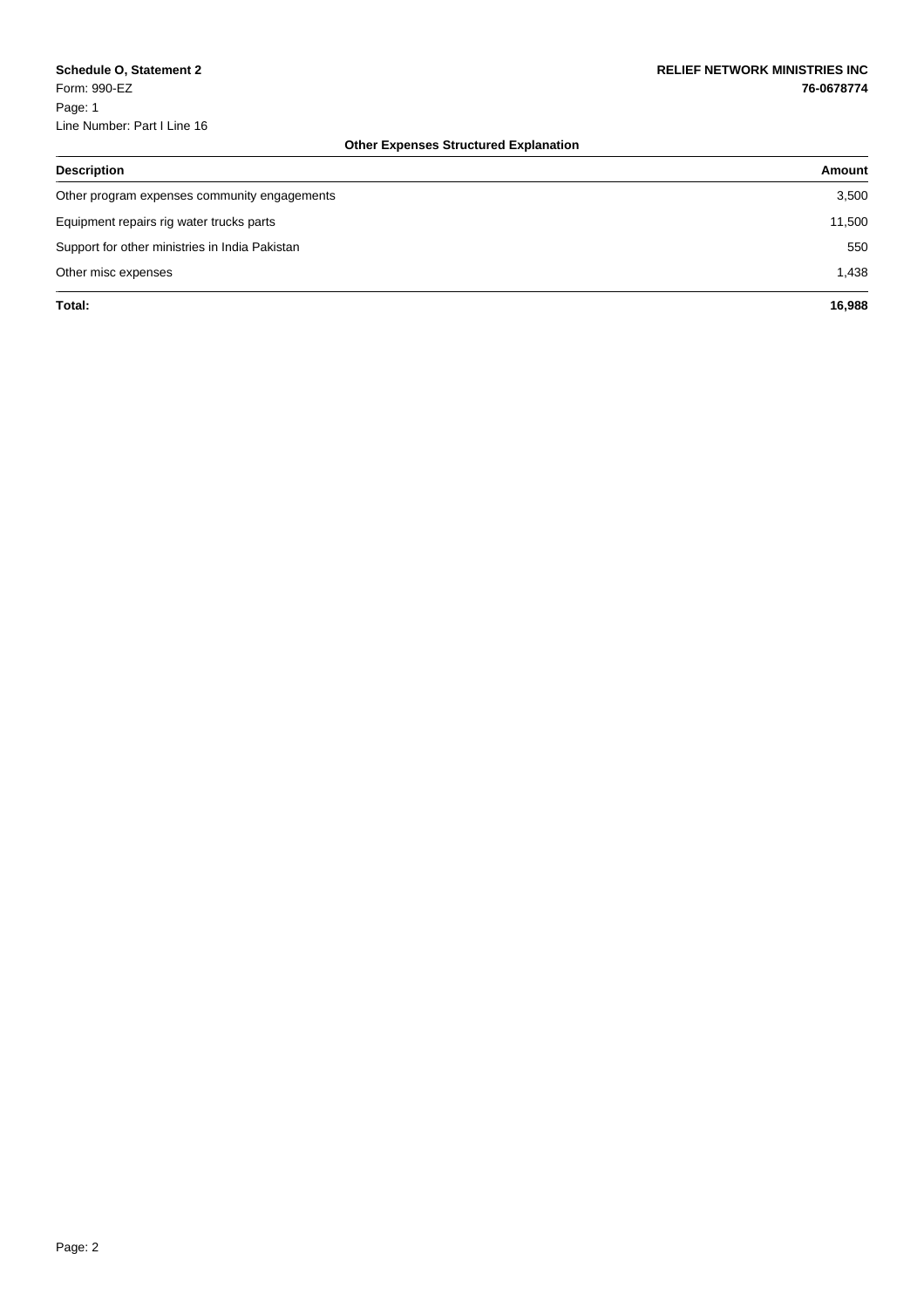## **Other Changes In Net Assets Structured Explanation**

| <b>Description</b>                                          | Amount |
|-------------------------------------------------------------|--------|
| Refund settlement Egede Project contribution Kevin Ononugbo | 11,000 |
| Pledges not collected                                       | 1,000  |
| Total:                                                      | 12.000 |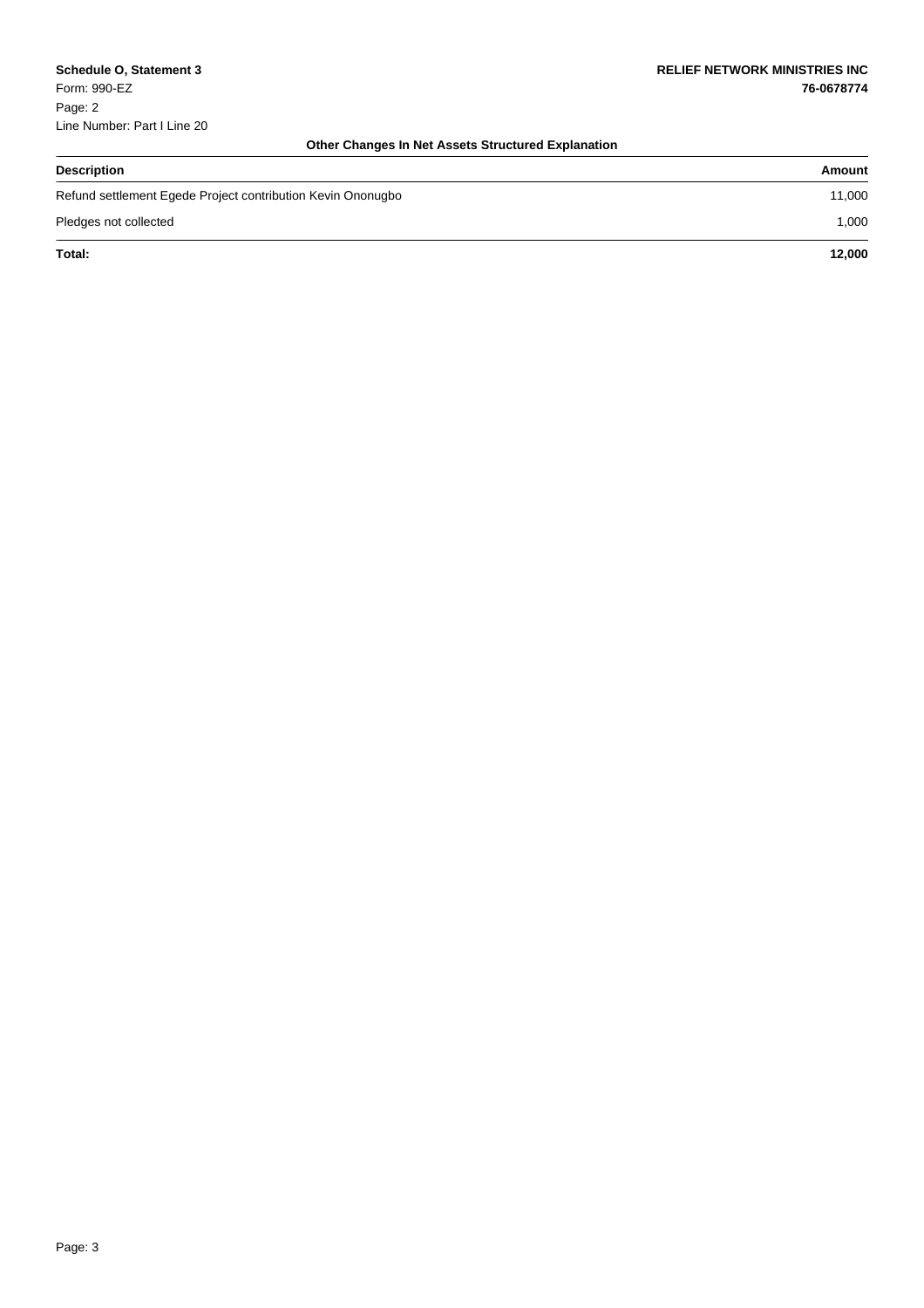\_

## **Other Assets Structured Explanation**

| <b>Description</b>                                      | <b>EOY Amount</b> |
|---------------------------------------------------------|-------------------|
| Pledges from current year to be collected               | 2,500             |
| Storage building equity at Bayou Circle for sales       | 1.000             |
| Other assets acquired and deployed 1999 Toyota 4 Runner | 6.186             |
| Total:                                                  | 9.686             |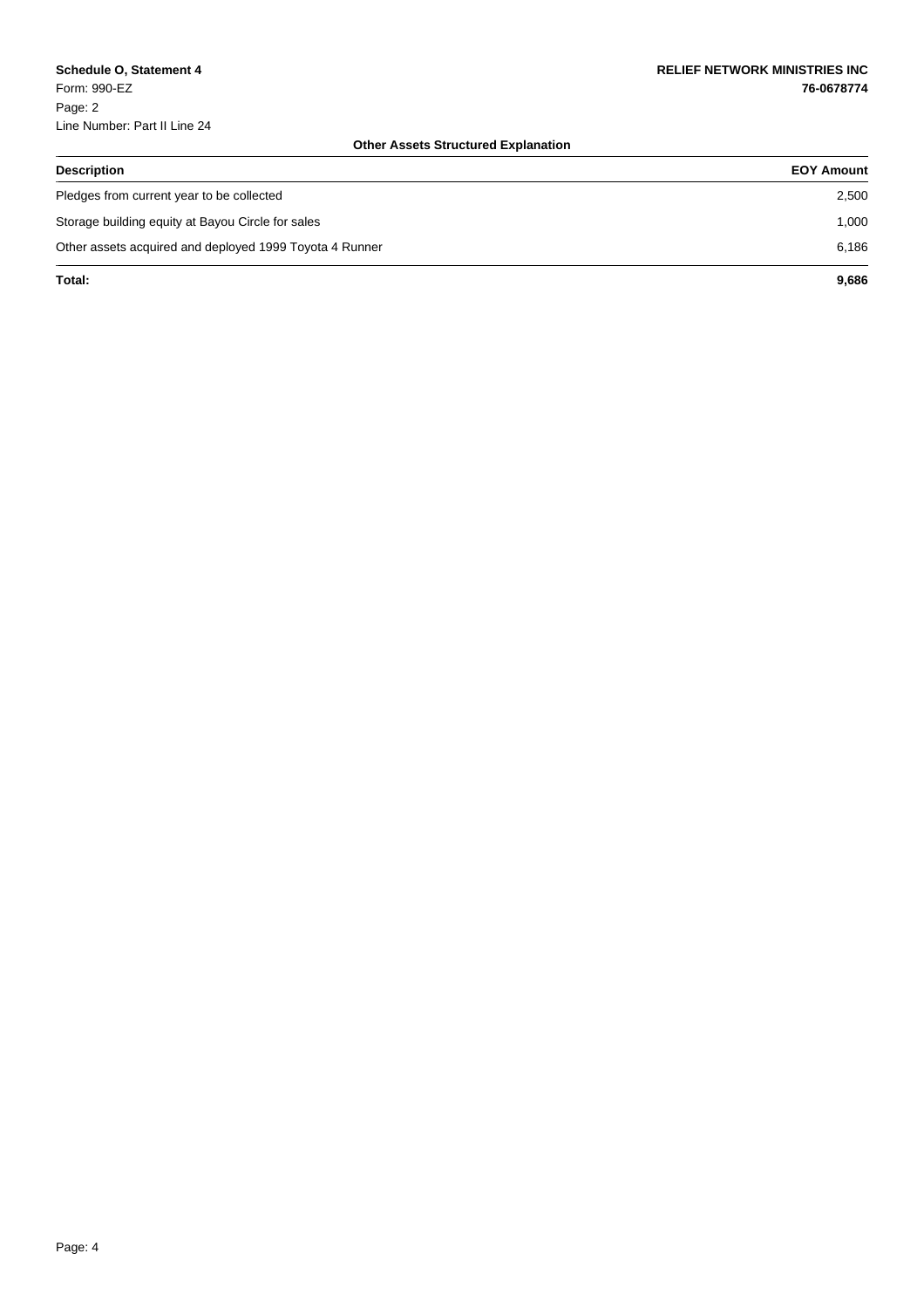## **Other Liabilities Structured Explanation**

| <b>Description</b>       | <b>EOY Amount</b> |
|--------------------------|-------------------|
| Long term liability      | 4,462             |
| Loans payable to officer | 17,774            |
| Total:                   | 22,236            |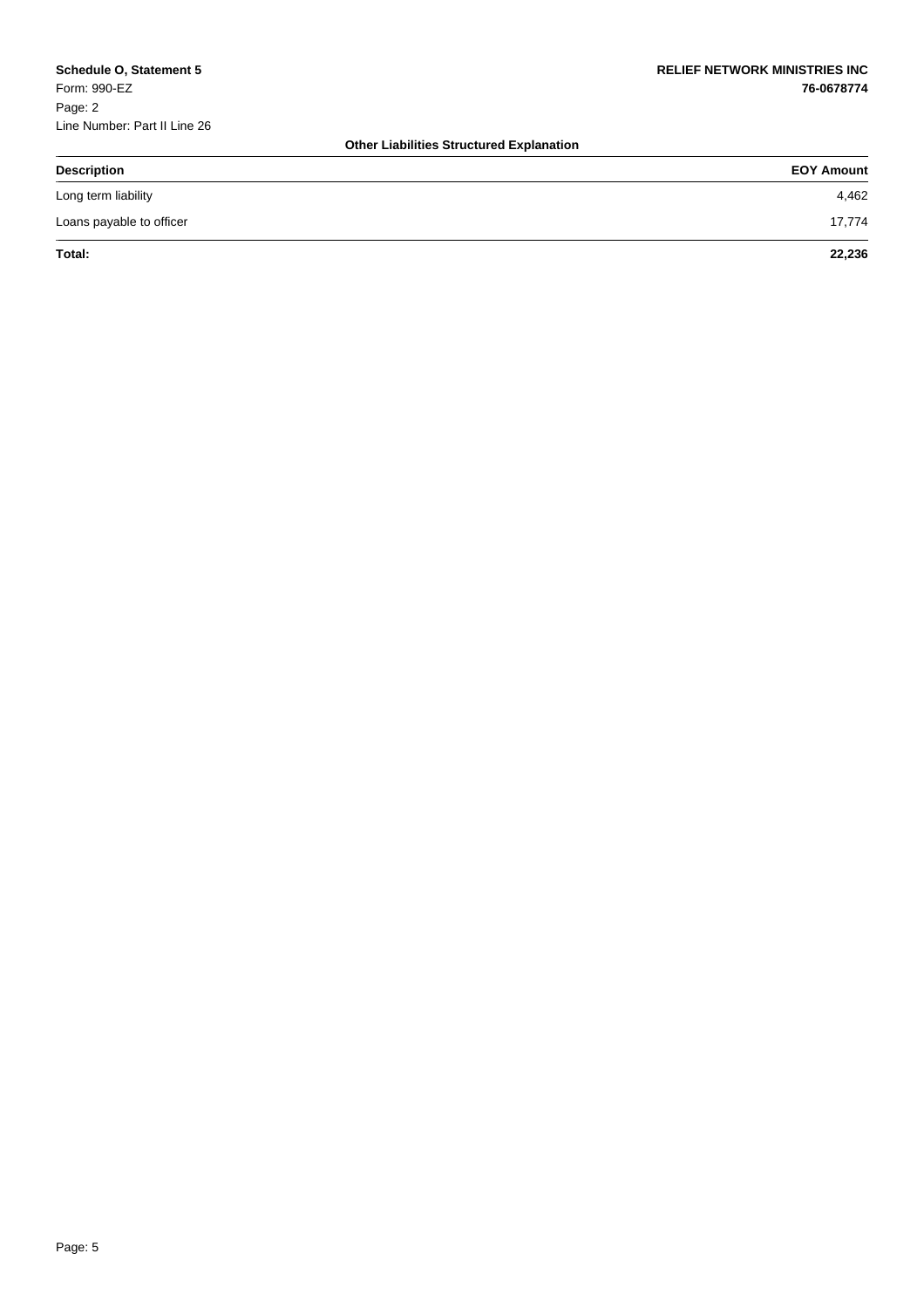#### **Primary Exempt Purpose**

#### **Primary Exempt Purpose**

\_

\_

RNM exists to provide access to safe domestic water, medical relief, and vocational job skills training to the poor and needy in communities, and in particular, the 3rd World Countries - with current focus on Nigeria and Niger Republic in West Africa. Further, RNM is committed to addressing the need to remove conditions that lead to abject poverty, cycles of disease and ill health, especially among children and women through sustainable development. This includes addressing a lack of basic life's skills or inadequate job skills which leads to low productivity & development in targeted communities. We focus on alleviating acute shortages of sanitary drinking water which significantly contribute to poor health & hygiene among the poor and disenfranchised.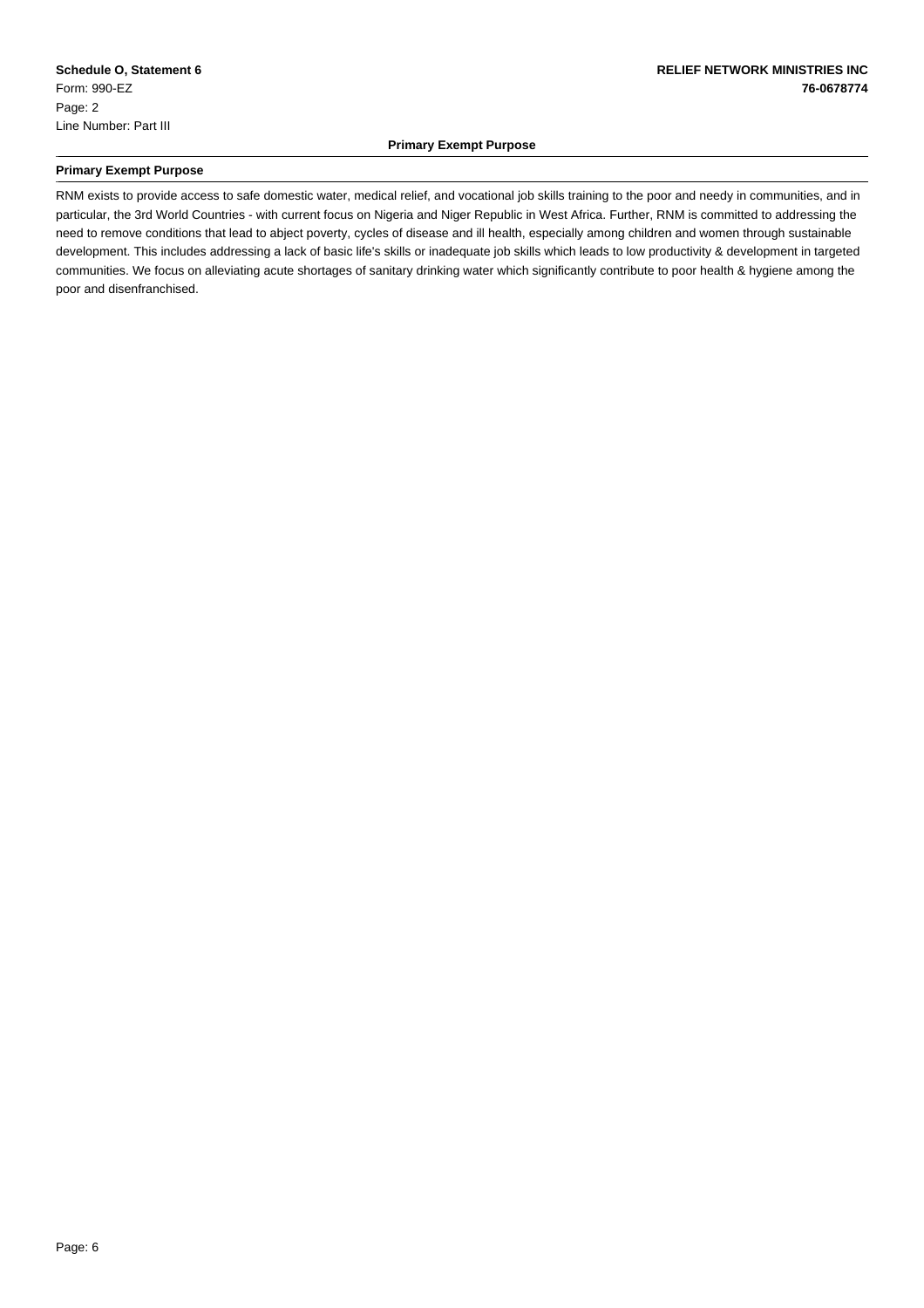#### **First Program Service Accomplishments Description**

#### **Description**

\_

\_

WASH - In addition, in 2013, RNM trained some nationals and hundreds of elementary and Secondary School students in Nigeria on WASH (Water And Sanitation Hygiene) to help improve overall community health in schools, villages and urban centers. 1. ABIA State: Completed 3 deep wells in Abia State using our Schramm T-64 Rig and Water trucks. Worked on several equipment breakdowns - had serious engine problems requiring a lot of money to repair the old vehicles which took much longer than expected in terms of service down-times because often finding US auto parts in Africa was difficult. Additional emergency funds were raised to accomplish the land / workshop properties by Sep. 2012. 2. IMO State: 2 deep well at Pump Repair and well service checks in Orlu -Ogberuru areas and Igueben - Edo State. Completed 10 other Community partnership boreholes in Benue State. B. VTEN: RNM also provided several job skills training opportunities in water well drilling, pump installation and repairs for several of the Nigerian indigent workers with the ministry in Africa by bringing expertriat trainers / rig operator to teach them hands-on. RNM also trained some volunteers on WASH - health and hygiene education as well as in Orality methods for Christian Witness